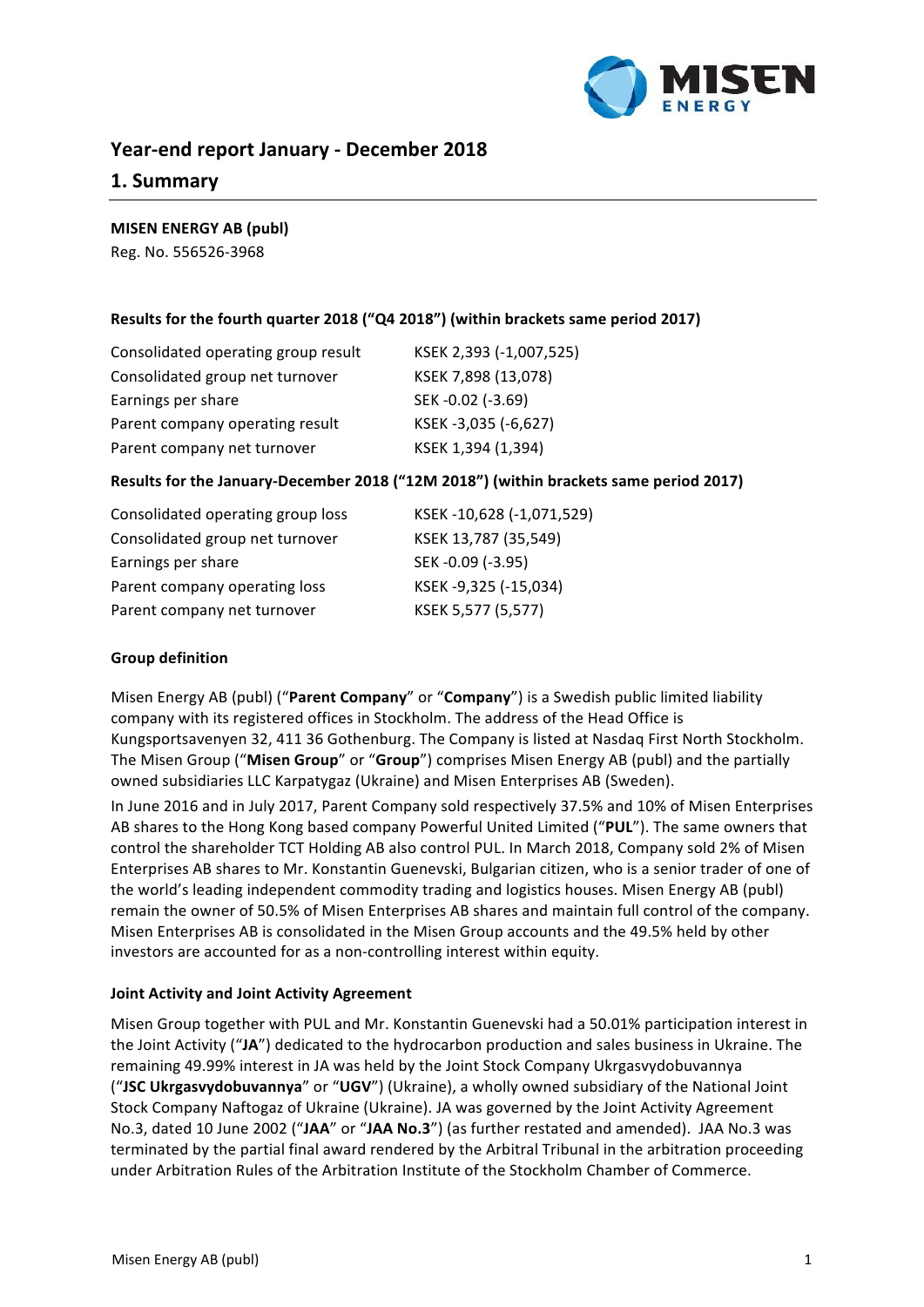# **2. Essential Events during the twelve months 2018**

# **Accounting treatment of the Joint Activity**

Misen Enterprises AB and LLC Karpatygaz participate in an arbitration proceeding commenced by JSC Ukrgasvydobuvannya in August 2016 under JAA No.3 and vigorously defend the legitimate interests of their investors.

In accordance to the procedural timetable determined by the Tribunal, the disputing parties exchanged their positions. JSC Ukrgazvydobuvannya requested invalidation or, alternatively, termination of JAA No.3. Misen Enterprises and LLC Karpatygaz agreed with JSC Ukrgazvydobuvannya on termination of JAA No.3 and requested the Arbitral Tribunal to order JSC Ukrgazvydobuvannya to compensate for their share of the Joint Activity.

On 11 July 2018, the Arbitral Tribunal rendered a final partial award in the arbitration proceeding commenced under JAA in accordance to Arbitration Rules of the Arbitration Institute of the Stockholm Chamber of Commerce. This award is a final award on those issues that were decided at this stage of the proceeding. The Arbitral Tribunal fully rejected the JAA's invalidity arguments, as well as the overwhelming majority of JSC Ukrgasvydobuvannya's arguments concerning Misen Enterprises AB and LLC Karpatygaz alleged "breaches". In specific, final partial award acknowledges the following:

1. The Arbitral Tribunal has fully, unanimously and unequivocally dismissed all the claims submitted by JSC Ukrgasyydobuvannya in relation to alleged invalidity of the JAA. The Arbitral Tribunal found no corruption or collusion in the negotiation and approval of the JAA. The Tribunal did not establish any wrongdoing of present and/or former shareholders (beneficial owners) of Misen Enterprises AB and Karpatygaz LLC. Also, there was no wrongdoing of management of Misen Enterprises AB and Karpatygaz LLC. The JAA complied with all relevant Ukrainian legislation. Specifically, the Arbitral Tribunal found that there is no basis to conclude that the JAA breached Article 7(4) of the Pipeline Transport Law or public policy. The Arbitral Tribunal established that JSC Ukrgasvydobuvannya's well stock, that JSC Ukrgasvydobuvannya retained full rights to access and use its wells and there was no misappropriation of this of JSC Ukrgasvydobuvannya's property. Further, the Arbitral Tribunal has rejected claims of JSC Ukrgasvydobuvannya that the JAA breached the prohibition on the sale of gas other than to PJSC NJSC Naftogaz of Ukraine pursuant to Article 10 of the Law on the Functioning of the Gas Market.

Summarizing the Arbitral Tribunal findings on the above mentioned issues. Tribunal confirmed that the JAA is a legal and fully binding contract, which gave rise to substantial benefits for JSC Ukrgasvydobuvannya (notably the ability to commercialise its gas at higher, unregulated prices, the obligation of Misen Enterprises AB to ensure additional financing to implement the Joint Activity Programs, and the revenues earned by providing services to the Joint Activity under the Services Agreement). The JAA was concluded in the interests of JSC Ukrgasvydobuvannya, not contrary to its interests.

2. Performing their respective contractual obligations. Misen Enterprises AB and / or LLC Karpatygaz did not make any material breaches of the JAA, and, therefore, Arbitral **Tribunal has fully, unanimously and unequivocally dismissed all the claims submitted by JSC Ukrgasvydobuvannya to terminate the JAA on the ground that Misen Enterprises AB** and LLC Karpatygaz allegedly breached their contractual obligations. Specifically, the Arbitral Tribunal found that Misen Enterprises AB made no breach of its obligation to provide additional financing to implement the Joint Activity Programs; LLC Karpatygaz made no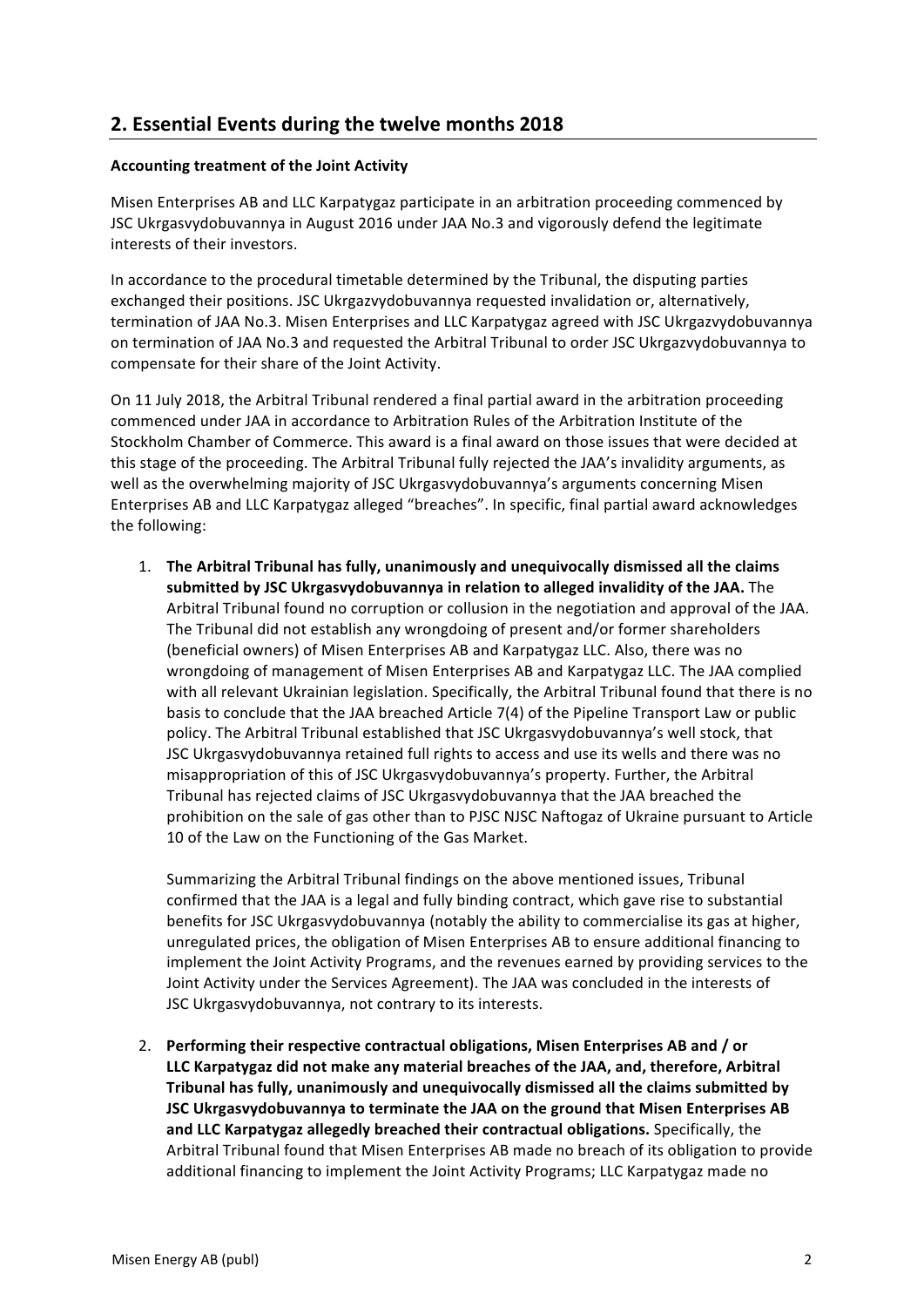breaches of the JAA by entering into any of the sale of gas agreements; there was no failure to contribute know-how to the Joint Activity; there were no unjustified "threats" to stop operation of certain booster compressor stations; LLC Karpatygaz had a right to enter into settlement agreements with respect to certain debts owed to the Joint Activity; and, finally, the Arbitral Tribunal declared that LLC Karpatygaz complied with its obligations under the JAA with respect to commissioning the booster compressor stations (including the major Khrestyshchenska BCS) and conducting repair works of the wells.

- 3. The only instance where the Arbitral Tribunal partially endorsed the position of **JSC Ukrgasvydobuvannya is the Tribunal's findings that Misen Enterprises did not meet its** obligation to make part of its contribution in the amount of approximately MUSD 8.5 by **31 December 2015 and that Karpatygaz was late under the JAA in equipping certain wells** with metering stations. However, the Arbitral Tribunal decided that these breaches, whether considered alone or together, cannot be characterised as substantially depriving JSC Ukrgasvydobuvannya of what it expected to receive when making the JAA and do not give right for JSC Ukrgasvydobuvannya to terminate the JAA. Moreover, while the Arbitral Tribunal indicated that a failure to make the remaining part of Misen Enterprises AB contribution may lead to making appropriate adjustments to the JAA participant's share of the joint property upon termination of the JAA, this does not result in the rescission of the parties' original agreement on the value of their contributions. Thus, the Arbitral Tribunal upheld that, as was contractually agreed, JAA entitled Misen Enterprises AB and LLC Karpatygaz to a 50,01 % share in the joint property.
- 4. However, since the 70% royalty imposed by the Government of Ukraine brought a material change in circumstances and it is no longer possible to achieve the purpose of the JAA, the Arbitral Tribunal concluded that the JAA must be terminated as of 11 July 2018 solely on **these grounds.** As previously reported, Misen Enterprises AB and LLC Karpatygaz agreed on termination of the JAA particularly on these grounds. Again, the Arbitral Tribunal has fully upheld Misen Enterprises AB and LLC Karpatygaz pleadings in this respect.
- 5. Therefore, the Arbitral Tribunal obliged Misen Enterprises AB, LLC Karpatygaz and **JSC** Ukrgasvydobuvannya to take all steps necessary and appropriate to give practical **effect to termination of the JAA.** The parties agree that, following termination, the Joint Activity's assets should be transferred to JSC Ukrgasvydobuvannya, with Misen Enterprises AB and LLC Karpatygaz receiving compensation for their interests in those assets. If after the final partial award the parties will not be able to agree on the valuation of Misen Enterprises AB, LLC Karpatygaz share, this issue will be decided by the Arbitral Tribunal in its final award.

JSC Ukrgasvydobuvannya, Misen Enterprises AB and LLC Karpatygaz agree that, following termination, the JA's assets should be transferred to JSC Ukrgasvydobuvannya, with Misen Enterprises AB and Karpatygaz LLC receiving compensation for their interests in those assets. The parties assigned LLC Karpatygaz, a former Operator under the JAA No.3 (as amended and restated), to facilitate transfer of the JA's assets to JSC Ukrgasvydobuvannya. The Arbitral Tribunal shall decide on compensation for the assets of Misen Enterprises AB and LLC Karpatygaz in Joint Activity.

Given that the Arbitral Tribunal rendered a final partial award to terminate the JAA No. 3, the Company believes that control over the specific assets owed by JA no longer exists when preparing the annual accounts as for 31 December 2018. Control is required to consolidate the assets as well as the future results of the JA in the Group accounts.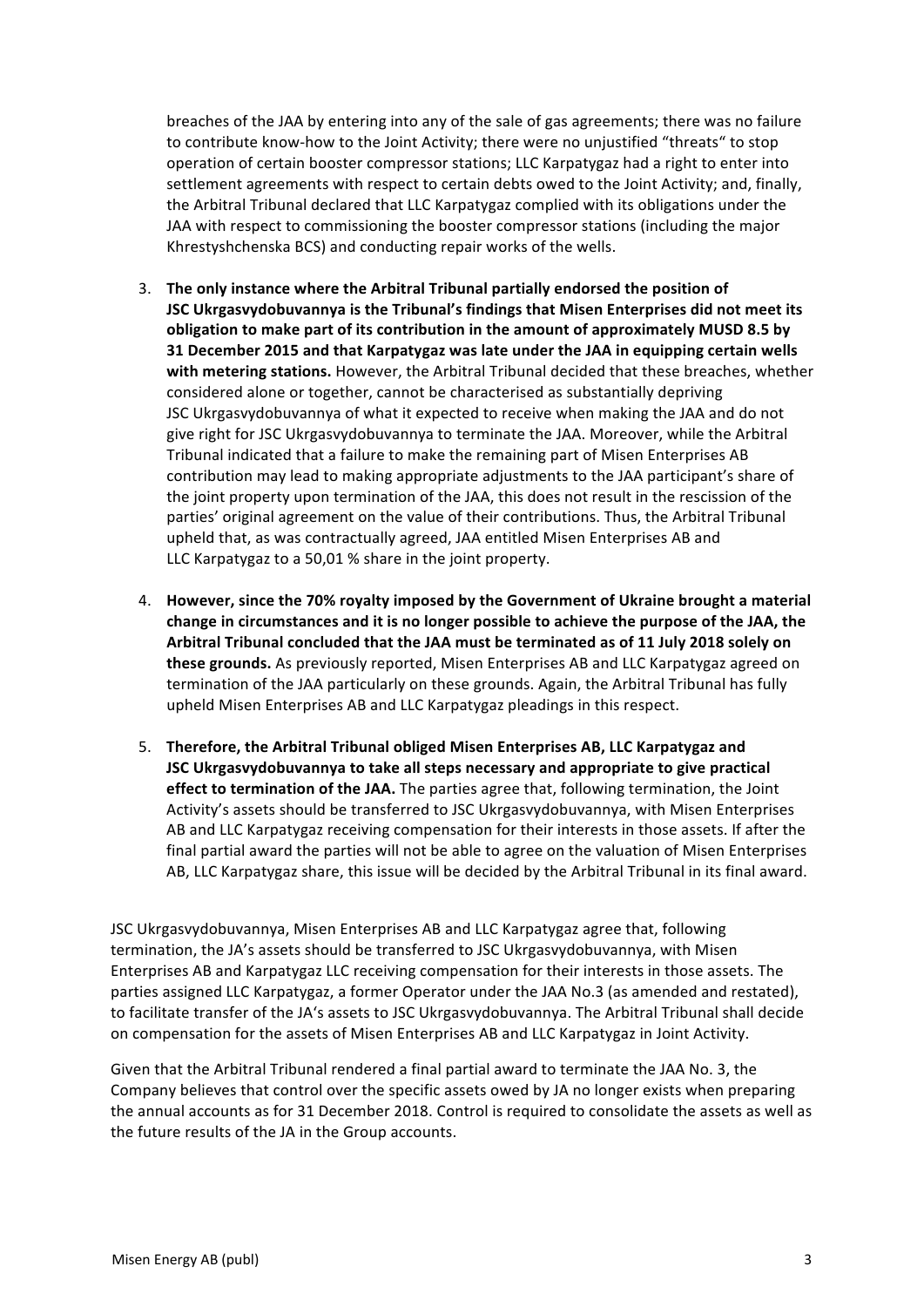The claims against JSC Ukrgazvydobuvannya may not be accounted for as an asset in the Group financial statements as the outcome of the arbitration proceeding in relation to compensation for Misen Enterprises AB and LLC Karpatygaz for their share in JA is still uncertain at the date of this report.

The accounting treatment and book value do not purport to reflect the value of the claims of Misen Enterprises AB or LLC Karpatygaz for compensation arising from the termination of JAA No.3. Nor does this accounting treatment imply in any respect any waiver of any claim submitted by Misen Enterprises AB and LLC Karpatygaz in the arbitration proceeding under JAA No.3 or any other right of Misen Group. Misen Enterprises AB and LLC Karpatygaz continue to defend the legitimate interests of their shareholders and seek compensation for their share in the Joint Activity from the termination of JAA No.3.

Under JAA No.3 Misen Group operated solely in Ukraine.

# **Financing of the Group's Swedish operations**

On 2 March 2018, the Company closed the sale of 2% of the shares and shares capital in its partially owned subsidiary Misen Enterprises AB to Mr Konstantin Guenevski, Bulgarian citizen, who is a senior trader of one of the world's leading independent commodity trading and logistics houses. The purchase sum amounted to KEUR 1,000 (KSEK 10,128).

On 16 August 2018, Misen Energy AB (publ) signed the Loan Agreement for KEUR 500 (KSEK 5,106) with Powerful United Limited. Under the Loan Agreement, Powerful United Limited is entitled to a fixed fee equal to the loan amount multiplied by 2 (two) to be paid by Misen Energy AB (publ) alongside with repayment of the loan by the earlier of (i) 1 May 2019 or (ii) the date on which Misen Energy AB (publ) receives sufficient funds in the form of business proceeds, allowing it to repay the loan and the fixed fee.

On 8 October 2018 Misen Energy AB (publ) signed the Loan Agreement with SP Holding Limited for KEUR 250 (KSEK 2,533) to be paid in several instalments by 30 November 2018. SP Holdings Limited controls Blankbank Investment Ltd, a shareholder of Misen Energy AB (publ). Similarly, on 25 October 2018 Misen Energy AB (publ) signed an amendments agreement to the Loan Agreement of 16 August 2018 with Powerful United Limited for KEUR 100 (KSEK 1,021).

In November 2018, Misen Energy AB (publ) signed the Financing Agreement with Powerful United Limited (PUL) for the maximum sum of up to 12 million Euros. The Agreement obliges PUL to provide financing for the Swedish operation and an arbitration proceeding commented by JSC Ukrgazvydobuvannya under Arbitration Rules of the Arbitration Institute of Stockholm Chamber of Commerce in July 2016 against Misen Enterprises AB and LLC Karpatygaz.

Under the Financing Agreement, PUL agreed to provide financing on a non-recourse, unsecured and unguaranteed basis. Misen Energy AB (publ) agreed to pay 20 % of any final settlement of the arbitration claim to PUL. Such fee shall only become payable upon a final settlement of the arbitration claim. If Misen Energy AB (publ) does not achieve success in the arbitration proceeding, PUL shall not be entitled to any fee.

Misen Energy AB (publ) will continue to have a complete control over the arbitration proceeding and have the right to settle with JSC Ukrgazvydobuvannya, discontinue proceeding, pursue the proceeding to trial and take any action Misen Energy AB (publ) considers appropriate to enforce a final award.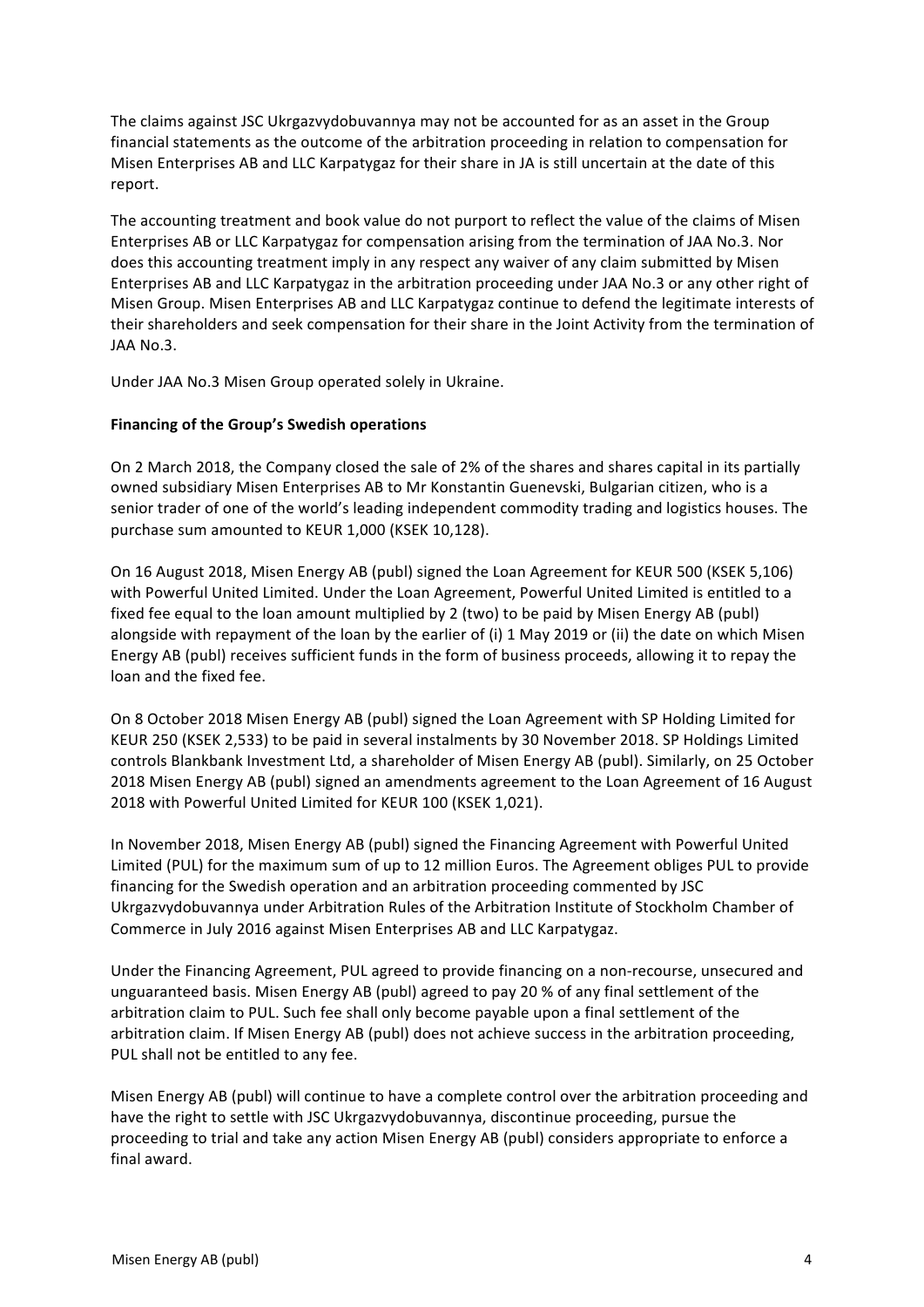# **Criminal investigation**

The pre-trial investigations in criminal cases commenced by the General Prosecutor Office of Ukraine respectively in 2014 and 2017, as supplemented with the JSC Ukrgasvydobuvannya's criminal complaint dated 5 September 2016 and JSC Ukrgasvydobuvannya's motion and notice of commitment of criminal offence dated 21 and 22 February 2017, were ongoing as of the date of this report.

In September 2017, JSC Ukrgasvydobuvannya submitted another criminal complaint to the National Anticorruption Bureau of Ukraine (thereafter as "NABU"). In September 2017, NABU finished its pretrial investigation and submitted a claim to the Commercial Court of Kiev. NABU requested the court to invalidate the Amendment No.4 to the JAA No.3 and the agreement for the provision of services on production, collection, treatment and transportation of natural gas, oil and gas condensate that LLC Karpatygaz concluded with JSC Ukrgasvydobuvannya in April 2011. The court instituted a legal proceeding in October 2017. The preparatory hearings were held in May-August 2018. The Court dismissed jurisdictional objections raised by Misen Enterprises AB and LLC Karpatygaz and moved the case to the consideration phase of the legal proceeding.

The consideration phase of the legal proceeding commenced by NABU was commenced in October 2018. The hearing was held on 22 October 2018 as a result of which Kyiv Economic Court dismissed a claim what regards, among other issues, invalidation of JAA in its entirety.

NABU and JSC Ukrgasvydobuvannya appealed against the decision. The hearings are scheduled on 21 May 2019.

LLC Karpatygaz and Misen Enterprises AB consider the criminal allegations to be ungrounded and deny them in their entirety. Misen's position is that the Arbitral Tribunal had the exclusive jurisdiction to determine validity of JAA No.3.

# **Contribution to the JA**

Following termination of the JAA No. 3, Misen Enterprises AB considers that no further contributions can be made under JAA No.3. The liability regarding the remaining contribution, previously accounted for in Misen Group, has been reversed as a part of the deconsolidation of JA as of 31 December 2017.

# **Operations in the JA during 12M 2018**

# **Production report**

The table below sets forth the *accumulated reported production* indicators attributable to the JA for the specified periods:

|                         | 12M 2018 | 12M 2017                 | 12M 2016 | 12M 2015 | 12M 2014 |
|-------------------------|----------|--------------------------|----------|----------|----------|
| Natural Gas (mmcm)      | -        |                          | 596.6    | 687.5    | 672.0    |
| Gas Condensate (ktons*) | -        | $\overline{\phantom{a}}$ | 31.1     | 31.9     | 28.6     |
| Oil (ktons)             | -        |                          | 5.4      | 11.1     | 18.8     |
| LPG (ktons)             | -        |                          | 8.3      | 6.1      | -        |
| * thousand tons         |          |                          |          |          |          |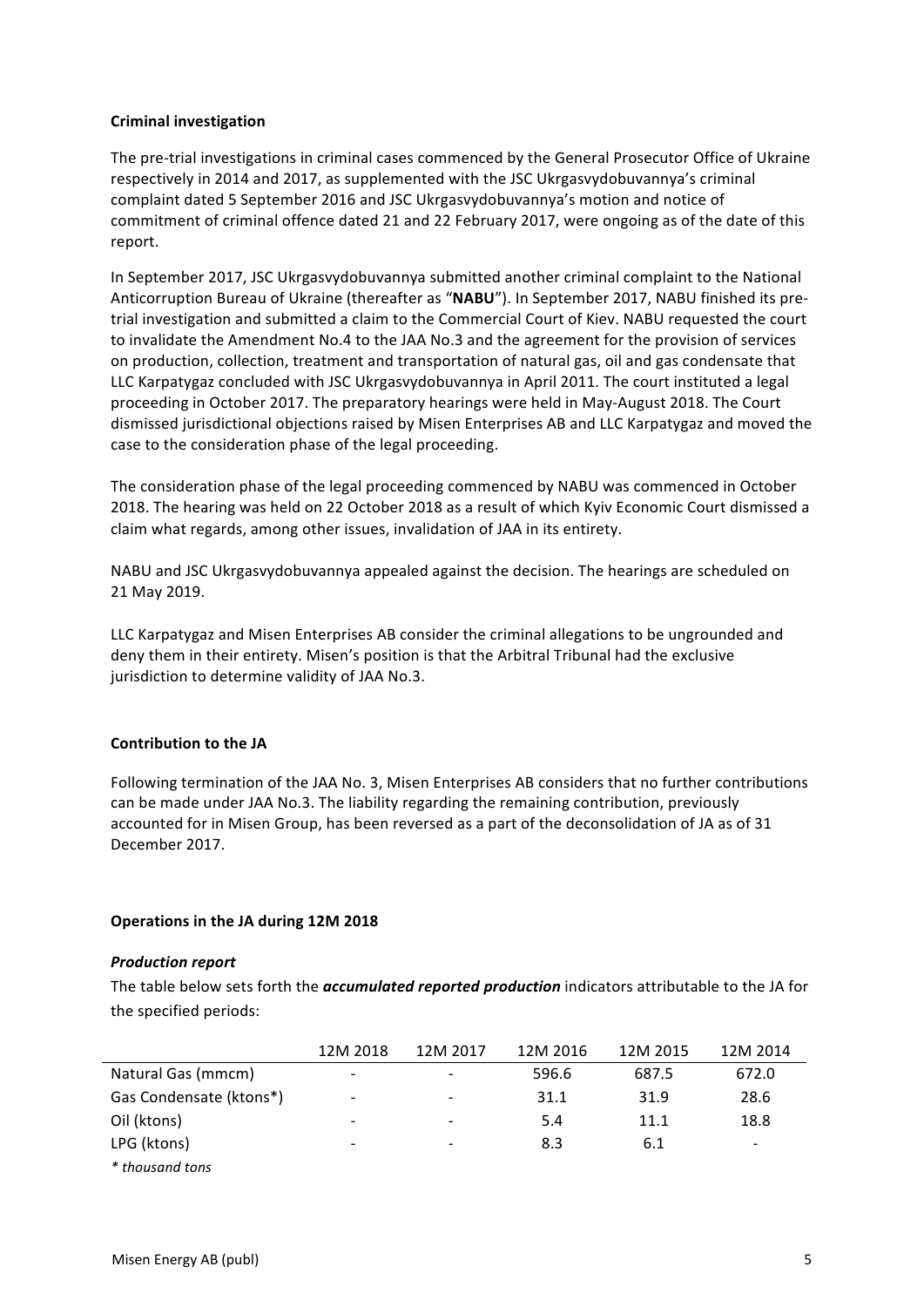During 12M 2018 and before the Arbitral Tribunal rendered a final partial award to terminate JAA No.3, JSC Ukrgasvydobuvannya continued, as Misen Energy AB (publ) believes, manifestly unlawful actions and refused to provide services in respect to production, collection, treatment and transportation of hydrocarbons to JA (see below "Sale of Hydrocarbons"). Due to this the production of hydrocarbons attributable to JA was zero. Misen Enterprises and Karpatygaz believe that they are entitled to their share of hydrocarbons attributable to JA since December 2016 until termination of JAA No.3 (since June 2017 excluding incremental production of natural gas from leased Booster Compressor Stations ("**BCSs**")). 

# Loan Agreement with PJSC Sberbank, a subsidiary bank of OJSC Sberbank of Russia

In August 2012, Karpatygaz in its capacity as Operator of the Joint Activity, entered into a Loan Agreement with PJSC Sberbank, a subsidiary bank of OJSC Sberbank of Russia for KUSD 16,250 (KSEK 145,010) at the interest rate of 12% per annum. In 2015, JA defaulted on its loan to PJSC Sberbank. In conjunction with this, JA agreed with PJSC Sberbank to restructure the debt with new repayment terms. However, the draft restructuring agreement has not been signed since then due to agreement not having been reached between the JAA's participants.

On 13 June 2018 a settlement agreement was reached between JSC Ukrgasvydobuvannya, LLC Karpatygaz, as Operator of JA, and PJSC Sberbank. According to the agreement the principal amount of loan, interest and PJSC Sberbank court costs was repaid via the funds JSC Ukrgasvydobuvannya owed to the Joint Activity in accordance to the recently renewed agreements for lease of the booster compressor stations as well as own funds of JA. As a result of that, as of 31 December 2018, there is no outstanding liabilities to PJSC Sberbank.

# *Agreement with Solar Turbines CIS LLC*

In June 2013, Karpatygaz in its capacity as Operator of the Joint Activity and Solar Turbines CIS LLC entered into an agreement for equipment maintenance services (as further amended). Solar Turbines CIS LLC rendered the agreed services, however the Joint Activity did not pay for the services mainly due to the halted operations of the Joint Activity. As of 31 December 2018, outstanding debt to Solar Turbines CIS LLC amounted to KUSD 771.7 (KSEK 6,886.4). Misen Enterprises, Karpatygaz and JSC Ukrgasvydobuvannya discuss settlement of the debt to Solar Turbines CIS LLC. Under JAA the parties are joint and several liable. Thus, all parties are liable under this agreement. This obligation is included as a contingent liability.

# **Operation of the Booster Compressor Stations**

In early 2016, the JAA's participants agreed on a lease of the Khrestyschenska BCS to JSC Ukrgazvydobuvannya. UGV had operated this BCS for its sole benefit and paid the corresponding fuel gas costs acquired during the lease period since 1 January 2016 until termination of JAA No.3. The payments under agreements should be made proportionally to all participants by UGV.

In addition, given UGV's refusal to allocate the power supply costs as well as the JA's unavailability to sell hydrocarbons, in May 2017 the Joint Activity leased the remaining six BCSs to JSC Ukrgazvydobuvannya. In May 2018 the Lease Agreements, including Khrestyschenska BCS, were renewed until 30 April 2019. In accordance to the lease agreements, JSC Ukrgazvydobuvannya covered all the costs related to operation of the BCSs.

During 12M 2018 and before the Arbitral Tribunal rendered a final partial award to terminate the JAA No.3, JSC Ukrgasvydobuvannya failed to make the lease payments to JA under the signed lease agreement, except the amount paid to JSC Sberbank and to be set off against future liabilities under renewed lease agreements. The monthly lease income amounted to approximately MUAH 18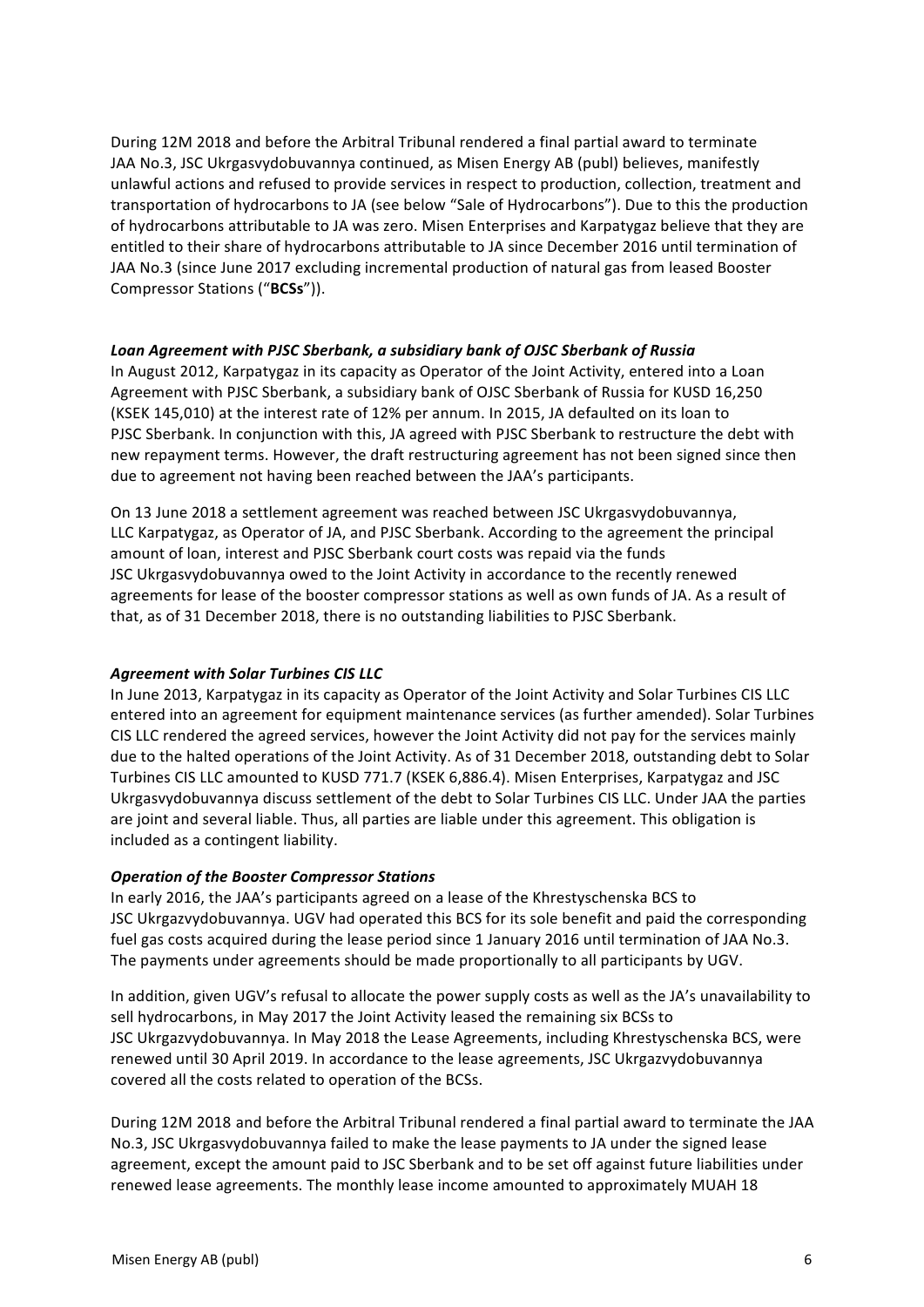(MSEK 6) including VAT, while the outstanding receivables amounts to MUAH 224 (MSEK 72) including VAT. Despite the fact that JSC Ukrgasvydobuvannya failed to make lease payments according to the agreements, JA has made VAT payments until termination of JAA No.3.

During the term of lease agreements, JSC Ukrgasvydobuvannya sent to LLC Karpatygaz, as the Operator of JAA No.3, more than 100 set-off notices seeking to offset its lease payment against the alleged payments that LLC Karpatygaz should have made to UGV. LLC Karpatygaz objected all the claims and initiated court proceedings in Ukrainian courts to invalidate the set-off notices.

Misen Enterprises AB and LLC Karpatygaz believe that starting from 11 July 2018, when the Arbitral Tribunal rendered a final partial award to terminate the JAA No.3, the lease agreements ceased to exist. As of 31 December 2018, Misen Enterprises, LLC Karpatygaz and JSC Ukrgasvydobuvannya reached no agreement what regards operation of the booster compressor stations and the related costs.

# **Subsoil** use charge

As previously reported, due to the 70% subsoil use charge applicable to JA, in October 2015, the Company submitted a notice of investment dispute to the Government of Ukraine in accordance to the Agreement between the Government of the Kingdom of Sweden and the Government of the Ukraine on the Promotion and Reciprocal Protection of Investments.

The Government of Ukraine continued to impose the exorbitant subsoil charge for the Joint Activity until termination of JAA No.3 on 11 July 2018. Up until termination of the JAA No.3 on 11 July 2018, the Company reached no amicable resolution of the dispute with the Government of Ukraine.

Misen Energy AB (publ) reserves all its rights in this respect.

# **Tax payments in Ukraine**

Despite being prevented from selling hydrocarbons, JA and its participants continued paying value added tax termination of JAA No.3. During H1 2018, JA paid KUAH 18,196 (KSEK 6,667) as value added tax. Since 2011, JA and its participants have contributed to Ukraine KUAH 11,174,511 (adjusted KSEK 5,243,935) as subsoil use charge, value added tax and corporate profit tax.

# **Sale of hydrocarbons**

From January until termination of the JAA No.3 on 11 July 2018, JSC Ukrgasvydobuvannya continued, as the Company believes, manifestly unlawful actions and refused to provide services in respect of production, collection, treatment and transportation of hydrocarbons to JA.

In 2016, LLC Karpatygaz, in its capacity as Operator of the Joint Activity, commenced a court proceeding and requested the court to order JSC Ukrgasvydobuvannya to provide services in respect of production, collection, treatment and transportation of hydrocarbons to the JA. The court obliged UGV to provide the respective services, however JSC Ukrgazvydobuvannya appealed against the ruling. The Appeal Court maintained the decision of the first instance court. Subsequently, JSC Ukrgasvydobuvannya filed a cassation appeal with the Supreme Economic Court of Ukraine. In November 2017, the Supreme Court of Ukraine reversed decisions of lower courts and returned the case for reconsideration in a new circle.

In addition, LLC Karpatygaz commenced another court proceeding and requested the court to order JSC Ukrgazvydobuvannya to deliver hydrocarbons produced by JA during the period from December 2016. The court obliged JSC Ukrgasvydobuvannya to deliver hydrocarbons to the Joint Activity. It also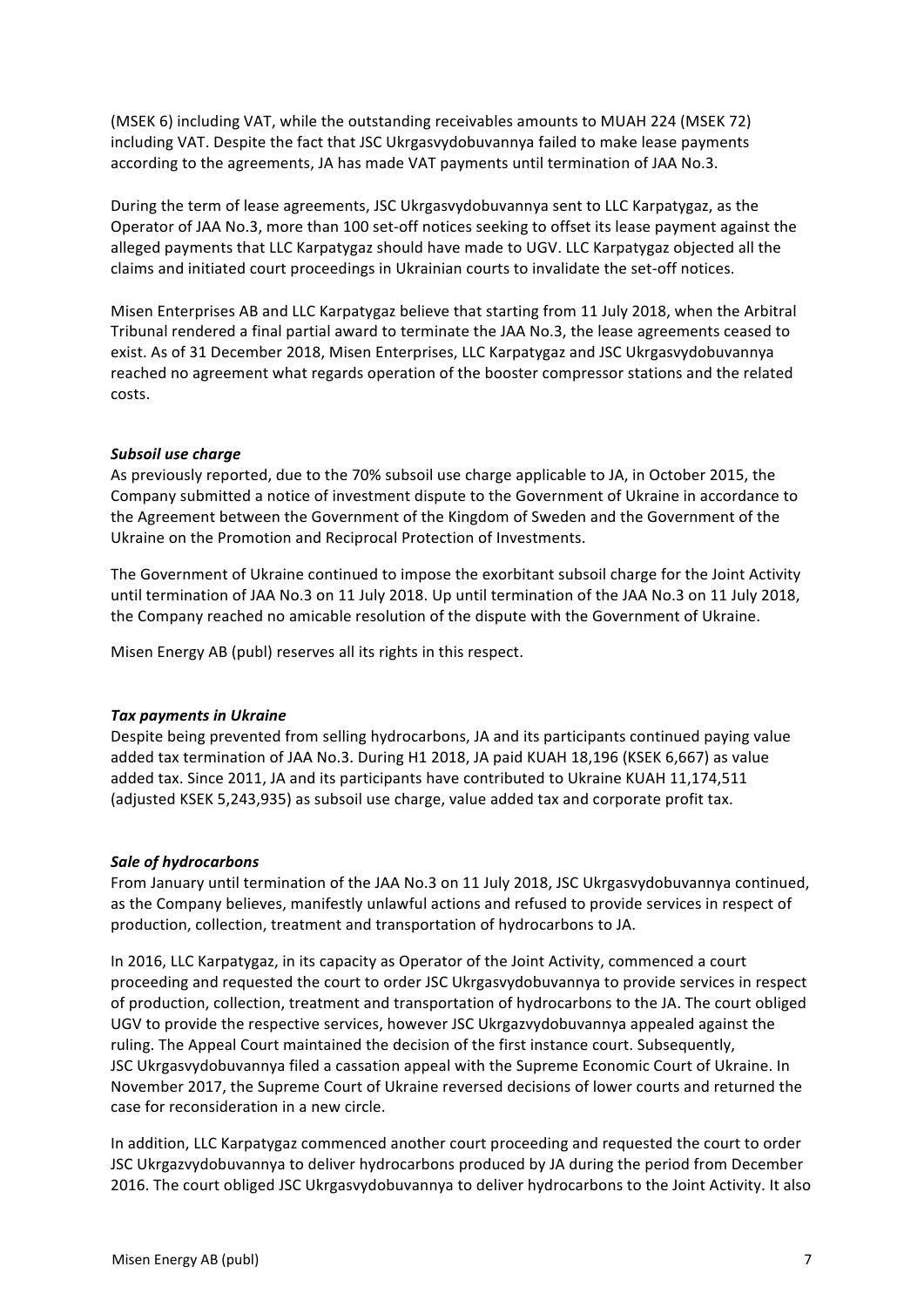dismissed JSC Ukrgasvydobuvannya's counterclaim against JA regarding reimbursement of debt and penalties under the services agreements. JSC Ukrgasvydobuvannya appealed against this court ruling.

In December 2017, the proceedings in both cases were halted until the final court ruling on case initiated by NABU.

# *Investment program report*

Due to financial constraints imposed by the increased subsoil use taxation as well as JSC Ukrgasvydobuvannya, as the Company believes, manifestly unlawful actions, Misen Group halted investments into the development program until termination of JAA No.3.

Since 2011 and until termination of JAA No.3, the Company has reached the following major milestones:

- at 86 wells repair works using the most up-to-date technical solutions were undertaken,
- 70 wells were commissioned,
- 7 BCSs from 11 were commissioned including Khrestyschenska, the largest in Ukraine,
- 4 BCS were at the final stages of construction.

## *Court proceedings against Center of Financial Leasing LLC (previously Sberbank Leasing)*

## Court proceeding in Case No. 910/21720/15

In 2015, LLC Sberbank Leasing Ukraine ("Sberbank Leasing" later as Financial Leasing Center) initiated the court proceeding against JSC Ukrgasvydobuvannya, LLC Karpatygaz and Misen Enterprises AB seeking to enforce the contract and recover penalties. Sberbank Leasing claims that JA failed to deliver the equipment within the terms of the contract and, therefore, Sberbank Leasing is entitled to recover penalties. Contrary to this, LLC Karpatygaz claims that the Joint Activity could suspend delivery of the equipment and, therefore, the Joint Activity has committed no violations. In October 2016, the Supreme Economic Court of Ukraine voided the verdicts of lower courts. The Ukrainian courts considered the case in a new circle. In February 2017 Sberbank Leasing changed its claims seeking now to recover USD 37,219,502 (SEK 332,135,819) of advance payment and UAH 352,987,638 (SEK 112,672,595) as foreign exchange losses and fines. In March 2017, Sberbank Leasing was renamed to Financial Leasing Center following by the change of owners. In September 2017, the Supreme Economic Court of Ukraine again sent the case for reconsideration in a new circle. Consideration of the case is now pending at Kyiv Economic Court. In October 2017 Kyiv Economic Court engaged the Specialized Anti-Corruption Prosecutor's Office.

In June 2018, Kyiv Economic Court ruled to halt the proceeding until the court finally decides on the claims brought by NABU. Financial Leasing Center appealed against the ruling of Kyiv Economic Court in June 2018.

In July 2018 Kyiv Economic Court of Appeal upheld the decision taken by Kyiv Economic Court.

# Court proceeding in Case No. No. 910/24412/16

In December 2016, Sberbank Leasing initiated another case against JSC Ukrgasvydobuvannya, LLC Karpatygaz and Misen Enterprises AB seeking to recover UAH 1,397,704,127 (SEK 446,142,964). Financial Leasing Center claims that the Joint Activity failed to deliver the equipment within the terms of the contract and thereby Financial Leasing Center was deprived of profit under the leaseback agreement. In June 2017, Financial Leasing Center filed additional claim to recover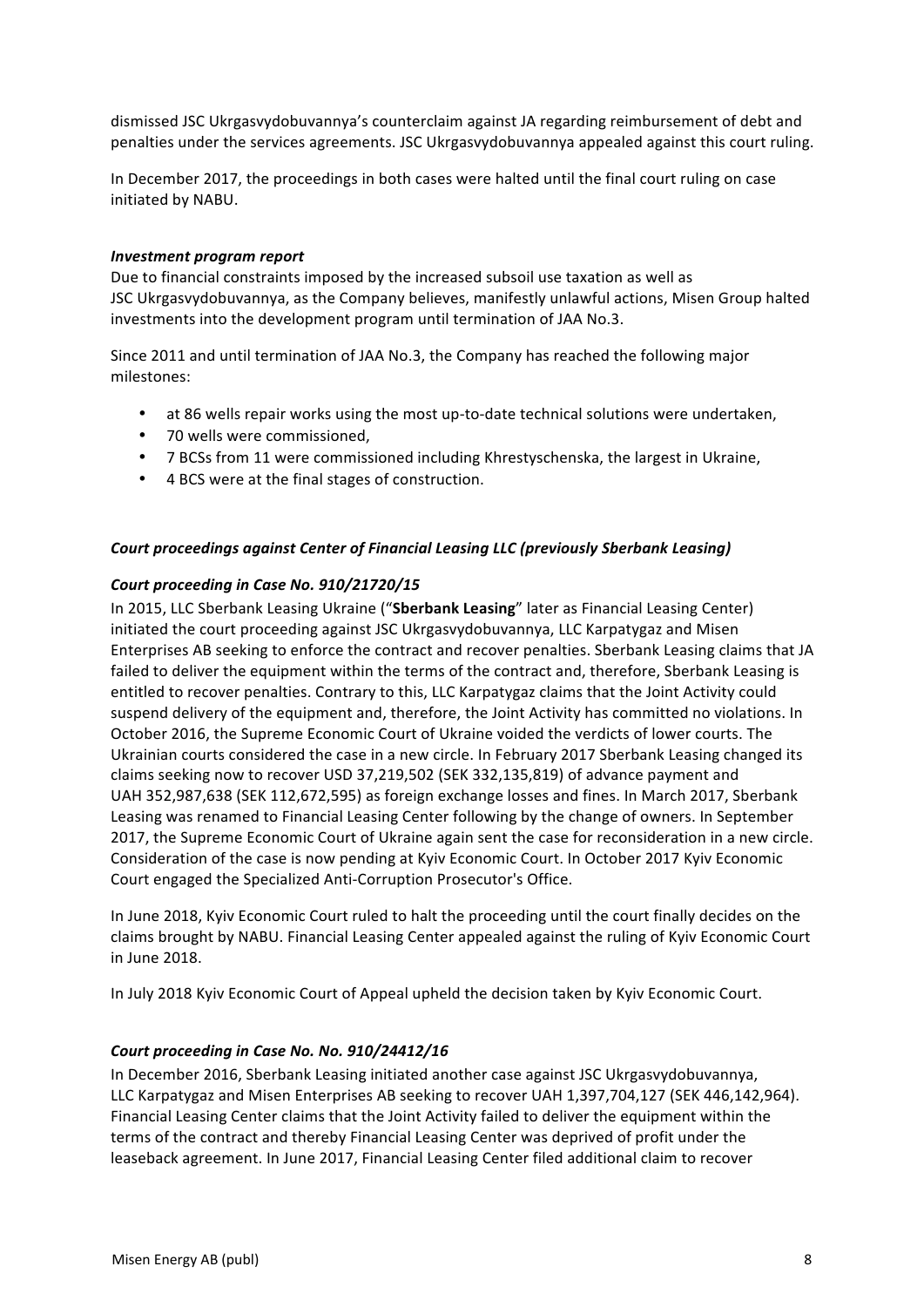USD 10,170,581 (SEK 90,759,254) of lost profit. Kyiv Economic Court resolved to recover only UAH 237,507,020 (SEK 75,811,528) of lost profit.

On 15 May 2018, Kyiv Economic Court of Appeal engaged NABU as a third party to the proceeding.

In June 2018 the judge of Kyiv Economic Court recused himself based on the request of Financial Leasing Center.

On 13 August 2018, Kyiv Economic Court of Appeal upheld the decision of the first instance court and resolved to recover UAH 237,507,020 (SEK 75,811,528) of lost profit and UAH 9,856 (SEK 3,146) of court costs to Financial Leasing Center. This decision was subject to an immediate enforcement.

LLC Karpatygaz challenged the decision in the Supreme Economic Court of Ukraine. On 30 August 2018 Supreme Economic Court of Ukraine ruled to halt enforcement of ruling of Kyiv Economic Court of Appeal until it will be reconsidered according to cassation procedure. The hearing is scheduled for 27 February 2019.

Misen and Karpatygaz consider that all the claims are unlawful and believe that final court decision will abolish the decisions of lower courts.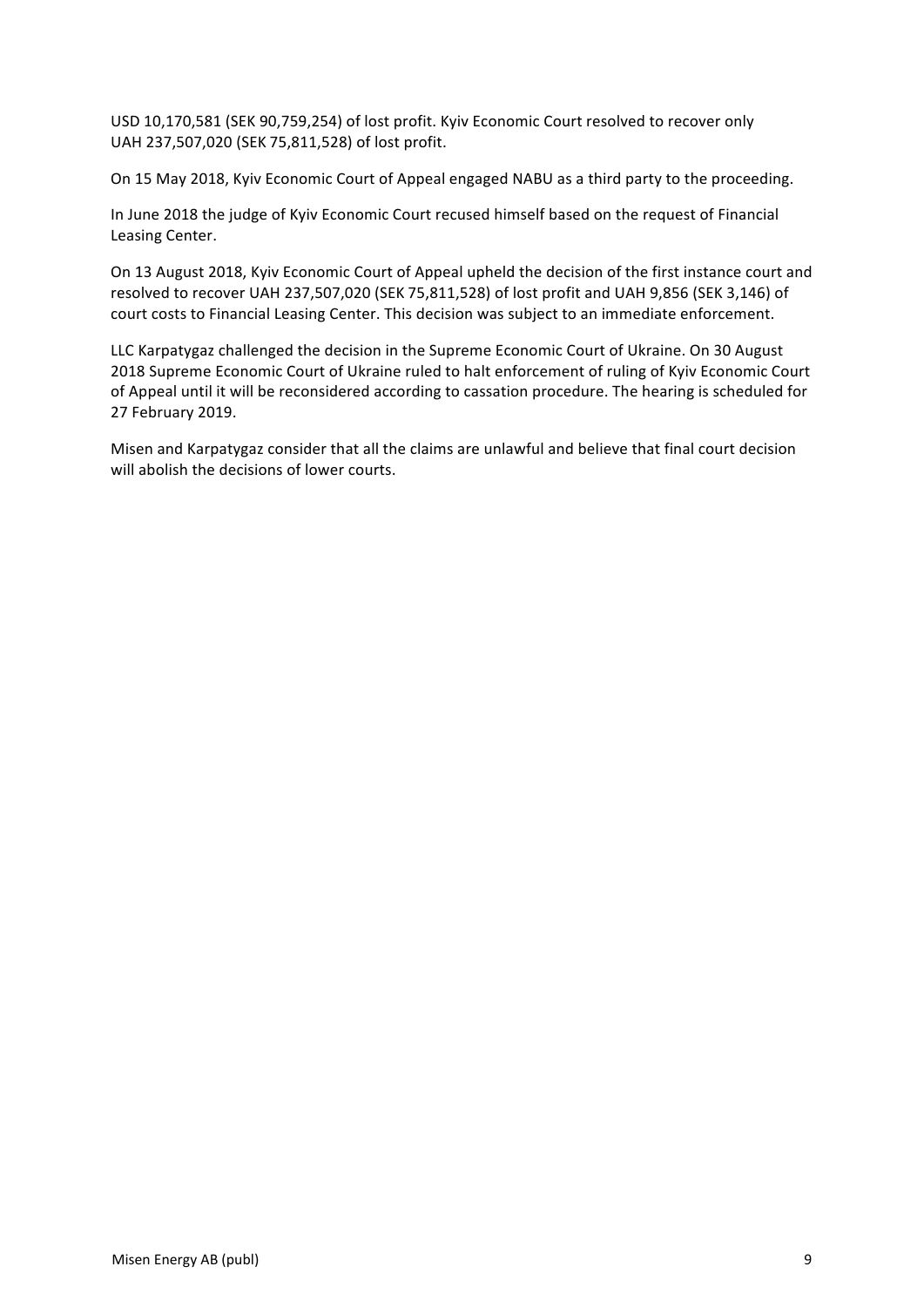# **Essential events after the end of the 12M 2018**

# *Ongoing arbitration under JAA No.3*

Misen Enterprises AB, LLC Karpatygaz and JSC Ukrgazvydobuvannya agreed on a schedule for the second phase of the ongoing arbitration proceeding. JSC Ukrgazvydobuvannya shall file its submission by 14 March 2019. Misen Enterprises AB and LLC Karpatygaz shall file their submission by 24 May 2019. The hearing shall take place in July 2019.

# **Financing of the Group's Swedish operations**

In 2019 the Company received financing for the Swedish operations and arbitration proceeding commented by JSC Ukrgazvydobuvannya from PUL in accordance to the Financing Agreement.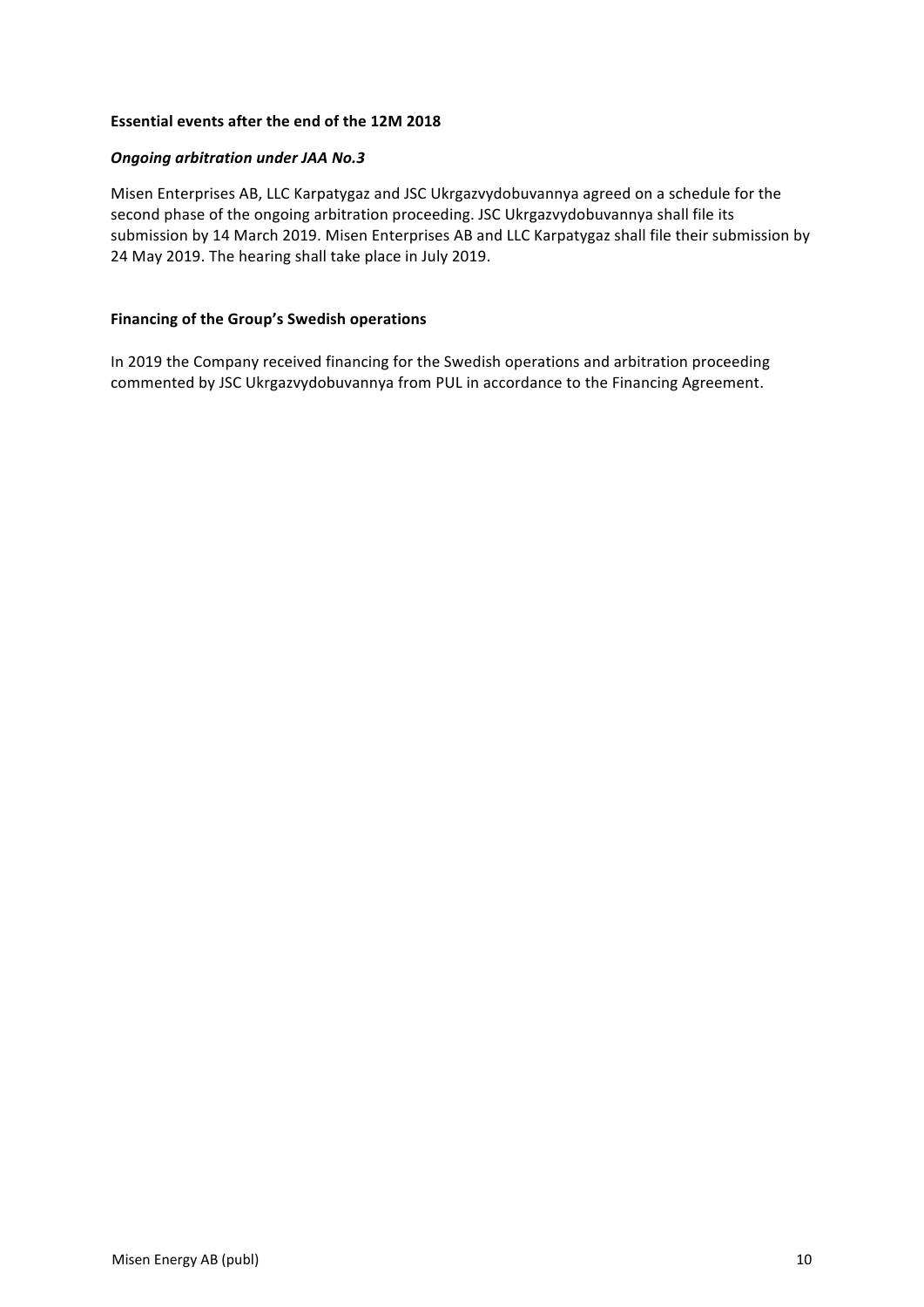# **3. Results – the Misen Group and the Company**

Misen Group net turnover for Q4 2018 was KSEK 7,898 (KSEK 13,078) and the Parent Company net turnover for this period was KSEK 1,394 (KSEK 1,394).

Misen Group net turnover for 12M 2018 was KSEK 13,787 (KSEK 35,549) and the Parent Company net turnover for this period was KSEK 5,577 (KSEK 5,577).

In Q4 2018 loss after financial items for the Misen Group was KSEK -2,019 (KSEK -1,012,703) the Parent Company loss after financial items made up KSEK -2,751 (KSEK -6,627).

For 12M 2018 loss after financial items for the Misen Group was KSEK -16,858 (KSEK -1,071,791) the Parent Company loss after financial items made up KSEK -8,445 (KSEK -26,037).

Since 31 December 2017, JA is no longer consolidated into the accounts of Misen Energy since control ceased to exist. JAA No.3 was terminated on 11 July 2018.

During 12M 2018, due to violation of JAA by JSC Ukrgazvydobuvannya, the production of hydrocarbons attributable to JA was zero (zero level during the same period 2017).

## **Financial assets and liabilities**

During 12M 2018 and before termination of JAA, JA wrote-off KUAH 6,312 (KSEK 1,994) in bad debt. The subsidiary LLC Karpatygaz, as the Operator of JA, is engaged in constructive negotiations with the debtors. The settlement of these outstanding obligations is also sought through the court proceedings in Ukraine.

The fair value of the financial assets and financial liabilities is estimated to be equal to the carrying value.

### **Contingent liabilities**

As of 31 December 2018, Misen group contingent liabilities amounted to KSEK 10,799 (KSEK 72,022 as of 31 December 2017), the change is mainly explained by the repayment of PJSC Sberbank loan.

As described above, the Group is also involved in two court proceedings with Sberbank Leasing (Court proceeding in Case No. 910/21720/15 and Court proceeding in Case No. No. 910/24412/16). The outcome of these court proceedings is uncertain at the date of this report.

# **Cash position**

As of 31 December 2018, the cash balance of the Misen Group was KSEK 42 (KSEK 2,181). The cash flow from operations after changes in working capital for 12M 2018 was KSEK -20,664 (KSEK -40,210).

### **Capital expenditure**

The Misen Group's capital expenditure on equipment for gas production in Ukraine related to the JA activity during 12M 2018 was at zero level due to deconsolidation as described above.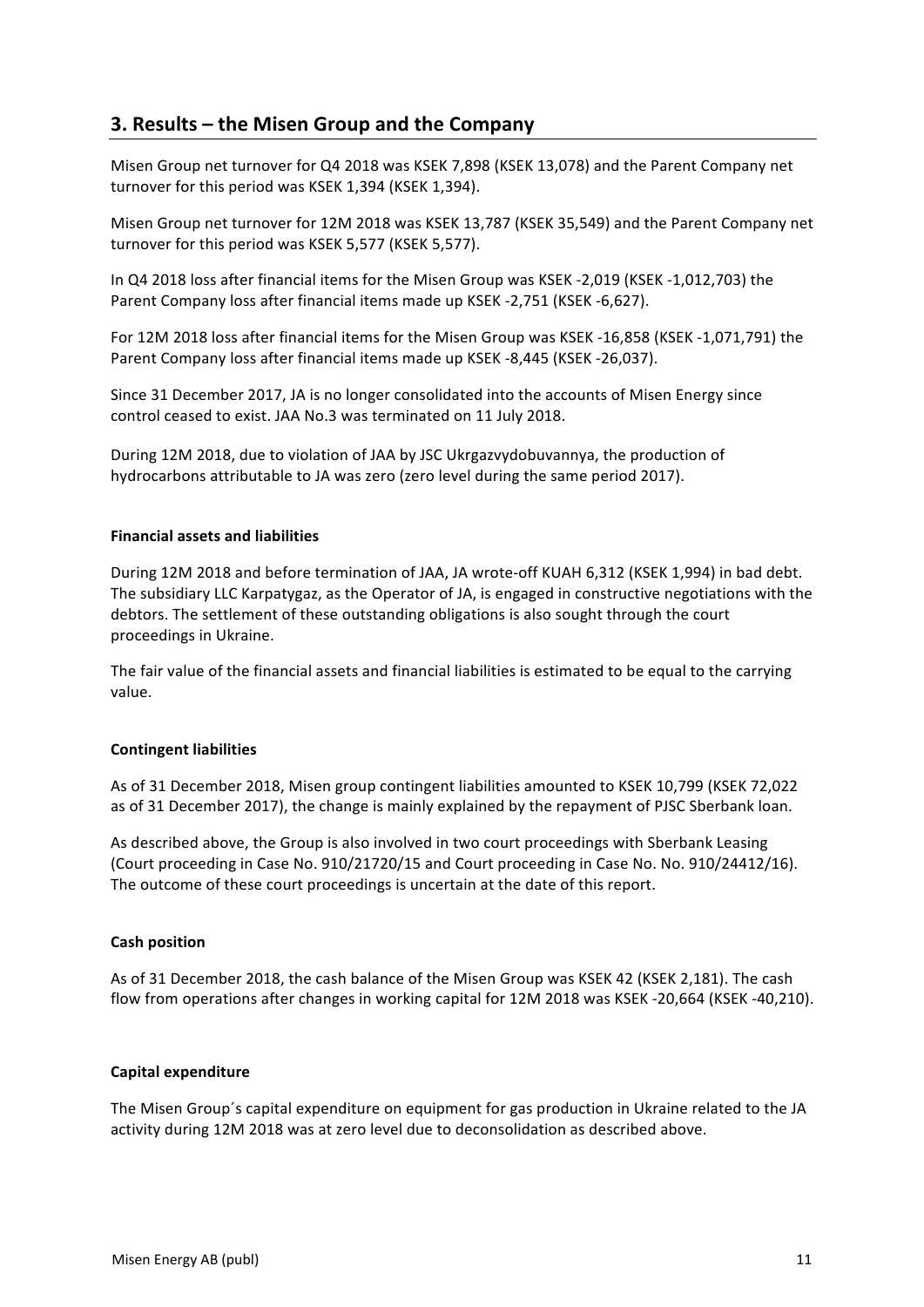# **Proposed disposition of parent company earnings**

Retained losses for the parent company amounts to KSEK 4,857. The Board proposes that the retained earnings are carried forward and no dividend is paid.

## **Amendments to the tax code**

As reported in previous reports, as of 1 January 2015 Ukrainian Parliament adopted amendments to the tax code. According to the adopted amendments, Joint Activities are not corporate profit tax ("CPT") payers starting from 2015. Instead, Joint Activities' operators are liable to pay income taxes on behalf of the participants. In December 2015 Ukrainian Parliament adopted additional amendments to the tax code. According to these amendments the CPT return is submitted within 40 days after the end of reporting period on a quarterly basis. The CPT obligations are based on the tax returns for the previous quarter and are paid within 10 days after submission of the return.

In this report it has been assumed that Misen Group with regard to the taxes related to JA will be tax payer according to Ukrainian legislation based on the presumption that it has operating activities within the country. Joint operations such as the JA in Ukraine have no clear definition in the Swedish Tax Legislation. JA has in the tax returns of Misen Enterprises since 2015 been treated as a foreign legal entity taxed by the participants (Sw. *I utlandet delägarbeskattad juridisk person*). This report has been prepared on the assumption that the income in the JA accrued before 1 January 2015 will not be subject to the Swedish tax, that the holding in the JA is considered as business-related shares (Sw. *näringsbetingade aktier*) until 31 December 2014 and that the Ukrainian income tax may be deducted from Swedish income tax.

After the sale of 49.5% of the shares in Misen Enterprises AB the Parent Company can no longer utilize the tax losses carried forward through group contribution from Misen Enterprises AB.

### Expected future development of the Company and going concern

As described earlier in this report, the participants of the JAA No.3 have confirmed their agreement to terminate the JAA No 3 on 24 January 2018 and the JAA No.3 was terminated on 11 July 2018. Due to this fact, JA can no longer be considered a going concern. The value of the net assets and the size of the any compensation entitled to the Group as a consequence of the termination of JAA No.3 is uncertain at the date of this report. To account for an asset in accordance with IFRS the asset needs to be virtually certain which is not the case as the size of any compensation is dependent on the outcome of the arbitration.

For the remaining operations of the Group a long-term financing agreement with PUL was signed 21 November 2018. Group accounts are therefore prepared based on the going concern assumption.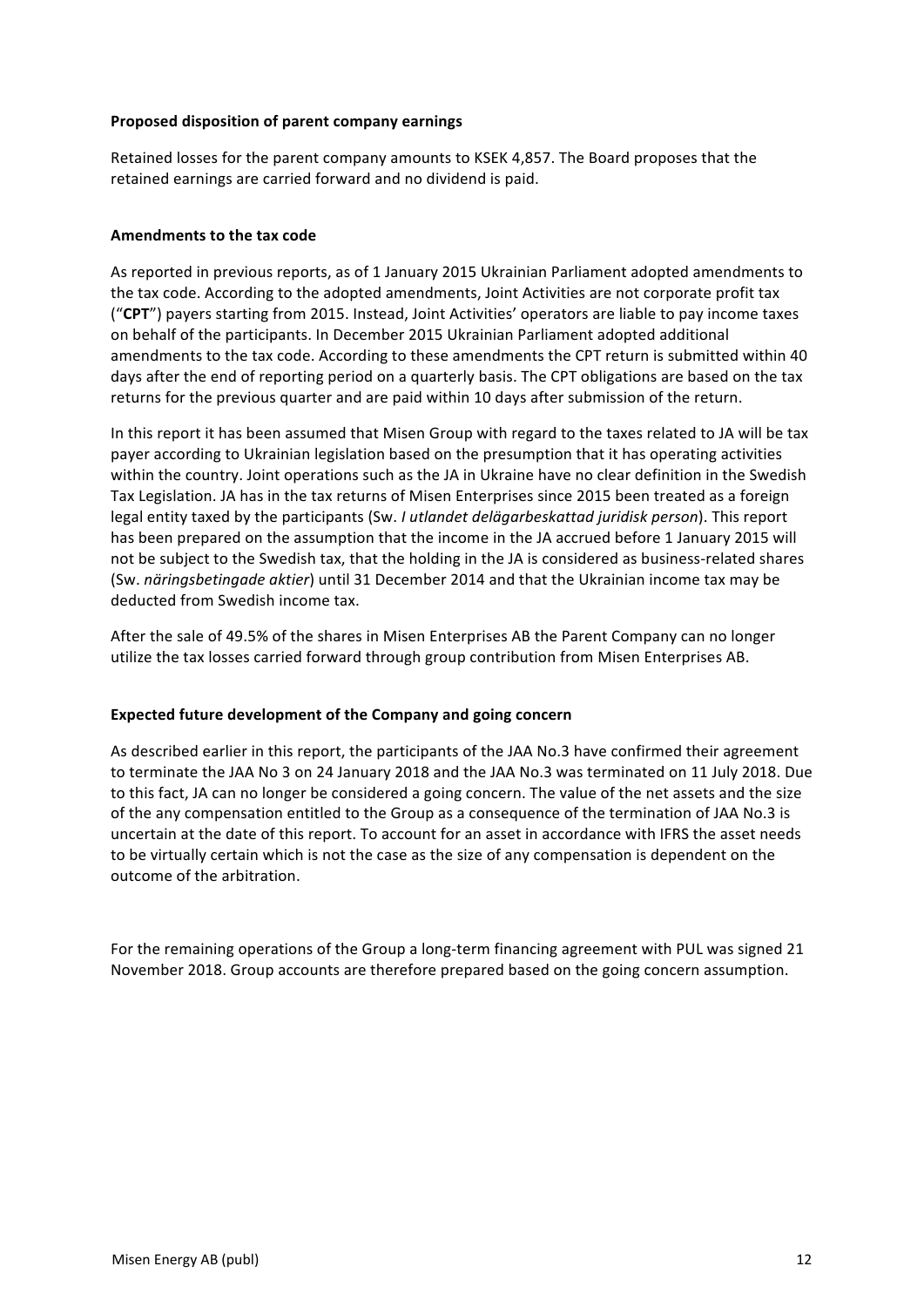# **Sector information - the Misen Group**

The Misen Group operational activities are located in Ukraine. Solely administrative issues are undertaken in Sweden.

#### **Geographical area**

|                       | 31 Dec 2018 | 31 Dec 2017 |
|-----------------------|-------------|-------------|
| (All amounts in KSEK) |             |             |
| Net sales, external:  |             |             |
| Sweden                | --          |             |
| Ukraine               | 297         | 7,082       |
| Fixed assets:         |             |             |
| Sweden                |             |             |
| Ukraine               | 296         |             |

# **Transactions with related parties**

|                                               | 31 Dec 2018 | 31 Dec 2017 |
|-----------------------------------------------|-------------|-------------|
| (All amounts in KSEK)                         |             |             |
| Ukrgazvydobuvannya*:                          |             |             |
| Sale                                          |             | 35,503      |
| Purchase                                      |             | 9,491       |
| Short-term receivables                        |             |             |
| Short-term debts                              |             |             |
| Management, Board and major<br>Shareholders*: |             |             |
| Purchase of services                          | 9,306       | 23,282      |
| Interest                                      | 6,986       | 1,439       |
| Salaries and remunerations                    | 5,757       | 5,029       |
| Short-term debts                              | 11,888      | 9,299       |
| Long-term debts                               |             |             |

*\* 100% of the transaction values.*

### **Environmental impact**

Since the JA has been terminated the Group no longer faces any environmental risks.

# **Accounting principles**

This report is prepared according to the International Financial Reporting Standards (IFRS), as adopted by EU. This report is prepared according to IAS 34 and The Swedish Annual Accounts Act as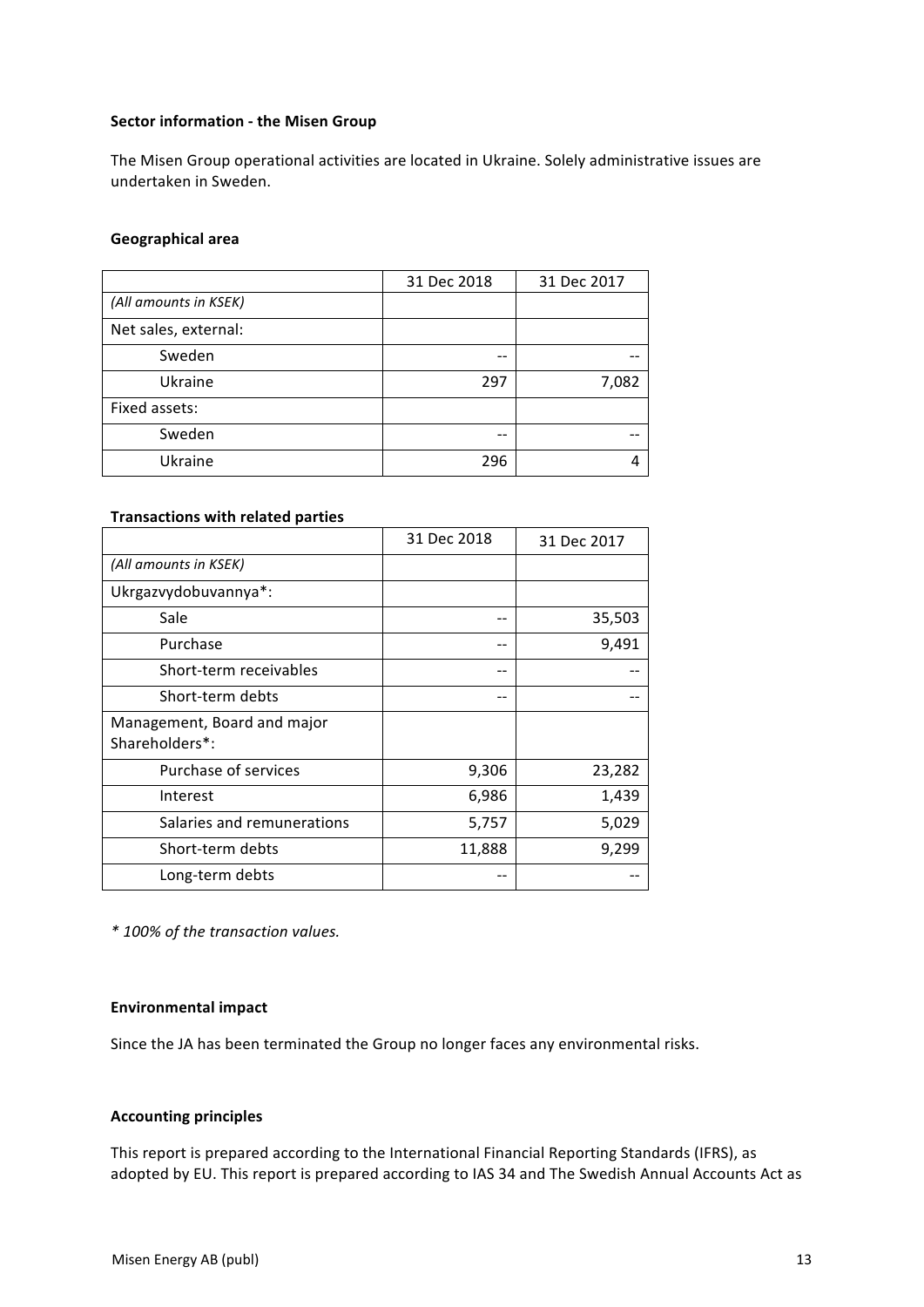well as RFR 2, Accounting for legal entities. The accounting principles for the Misen Group as well as for the Company are identical to the last annual and quarterly reports, except as described below:

IFRS 9 Financial instruments and IFRS 15 Revenue from contracts with customers are effective from 1 January 2018. As the Joint Activity participants have agreed to terminate the agreement to perform joint operations (JAA No 3) in 2018 and the joint operations were deconsolidated as per 31 December 2017 there are no significant financial assets and liabilities or revenue to be accounted for according to IFRS 9 and IFRS 15 respectively. Therefore, the implementation of these standards did not have any material effect on the Group's financial statements.

IFRS 16, Leasing, applies from January 1, 2019 and will mean that almost all leases will be reported in the balance sheet. Misen Energy AB (publ) has chosen to apply the simplified transition method and will not recalculate the comparative figures. The company's lease commitments consist solely of lease agreements for premises and thus the new standard will not have any material impact on the company's financial reports.

# **Financial and other risks**

Before termination of JAA No.3, Misen Group focused on increasing the local hydrocarbons production in Ukraine by undertaking a large-scale investment program focused on development and modernization of gas production infrastructure. In this activity, the Group worked with a complex set of industry-specific risks such as price trends for oil and gas, currency risk and interest rate risks, regulatory matters relating to investigations, processing and environment and uncertainty in the value of the completed exploration work and the subsequent field development.

The current financial and other risks relate to the outcome of the ongoing arbitration proceeding what regards compensation to Misen Enterprises AB and LLC Karpatygaz for their share in the Joint Activity, enforcement of the arbitral awards rendered in accordance to the Arbitration Rules of the Arbitration Institute of the Stockholm Chamber of Commerce and other risks related to the multiple court proceedings in Ukraine.

A more in-depth explanation of the different risk exposures in the Company's business is included in the annual report 2017.

### **First North**

Misen Energy AB (publ) is listed on First North, which is an alternative market place operated by Nasdaq First North Stockholm and the Company adheres to the rules and regulations for First North. The Certified Adviser of the Company is Erik Penser Bank AB.

### **Publication of the January - December 2018 year-end report**

This January – December 2018 year-end report is published at the Company's website (http://www.misenenergy.se), and a printed version can be ordered at info@misenenergy.se.

*This information is information that Misen Energy AB (publ) is obliged to make public pursuant to the EU Market Abuse Regulation. The information was submitted for publication, through the agency of the contact person set out above, at 12:00 CET on28 February 2019.*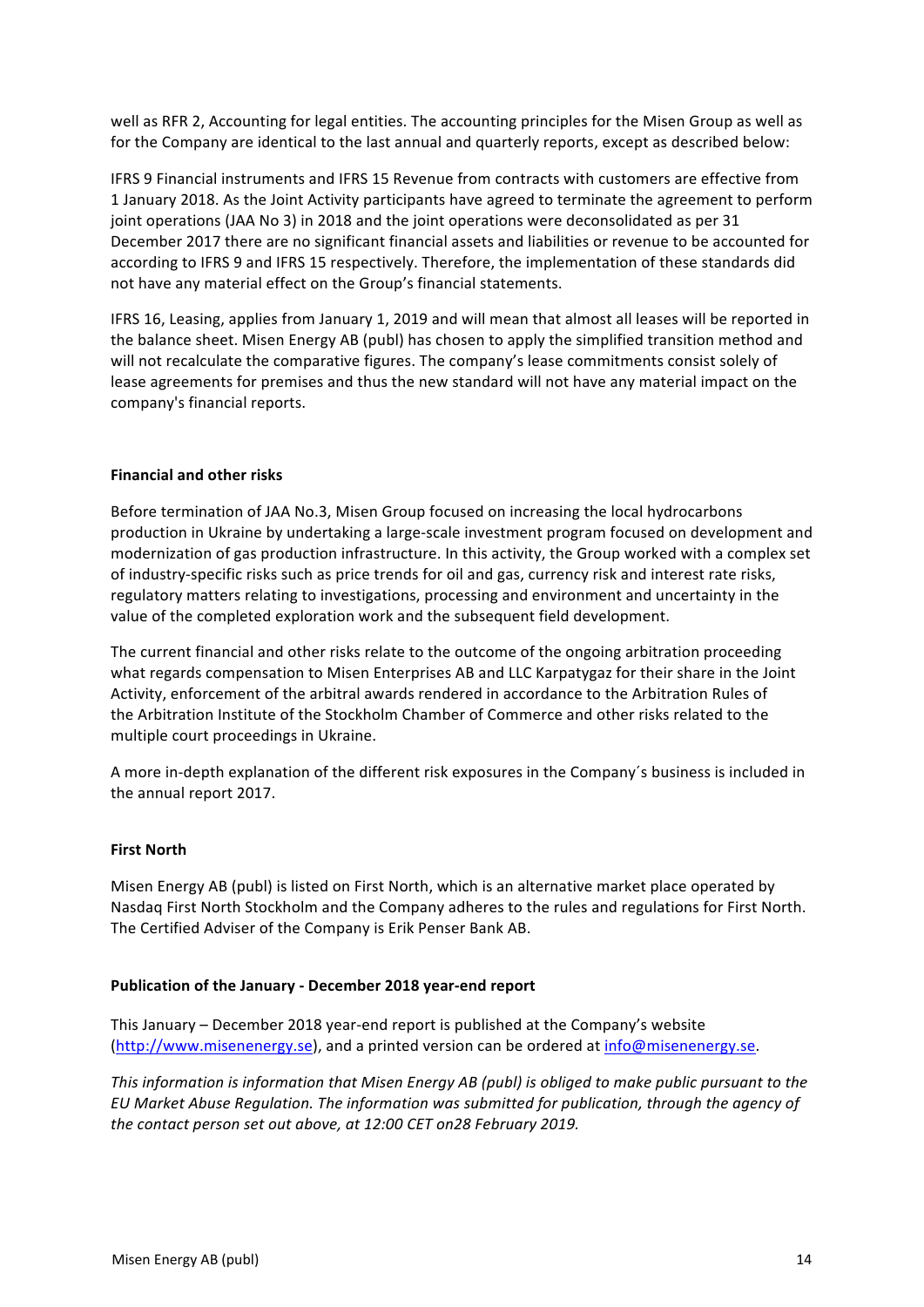### **Future reports**

Next report, the annual report 2018, will be published on 5 April 2019.

The AGM will be held 25 April 2019.

The report for the first quarter 2019 will be published 31 May 2019.

This report has not been subject to review by the Company's auditors.

#### **Stockholm, 28 February 2019**

For further information, please contact: Göran Wolff, MD

| Direct line: | +46 31 759 50 72     |
|--------------|----------------------|
| Mobile:      | +46 709 45 48 48     |
| E-mail:      | goran@misenenergy.se |
|              | info@misenenergy.se  |

Misen Energy AB (publ) (formerly Svenska Capital Oil AB (publ)) is a Swedish upstream oil and gas company with operations in Ukraine. The company was founded in 2004 and its shares are traded on Nasdaq First North since 12 June 2007.In 2011, Misen Energy AB (publ) acquired Misen Enterprises AB and its Ukrainian subsidiary, LLC Karpatygaz, including the rights to 50.01% of the revenue and profit from a gas production project in Ukraine. Under IFRS rules, this transaction is classified as a reverse takeover. In consideration of the acquisition, a new share issue was carried out. The gas producing assets were acquired by production cooperation via a joint activity project governed by a Joint Activity Agreement between at that time the wholly-owned direct and indirect subsidiaries of Misen Energy AB (publ), i.e. Misen Enterprises AB and LLC Karpatygaz (together 50.01%) and JSC Ukrgasvydobuvannya (49.99%), a subsidiary of the National Joint Stock Company Naftogaz of Ukraine. JSC Ukrgasvydobuvannya is the largest producer of natural gas in Ukraine. The purpose of the Joint Activity Agreement is to significantly increase production of gas and oil by providing modern technologies via a large-scale investment program for the purposes of attainment of profits.

In June 2016 and in July 2017 Misen Energy AB (publ) sold respectively 37.5% and 10% of Misen Enterprises AB shares to the Hong Kong based company Powerful United Limited. In March 2018, Misen Energy AB (publ) sold 2% of Misen Enterprises AB shares to Mr. Konstantin Guenevski. Owning (the remaining) 50.5% of Misen Enterprises AB shares, Misen Energy AB (publ) maintains full control of the company and preserves a right to obtain 50.5% of the future dividends from the operations in Ukraine.

The registered office of Misen Energy AB (publ) is in Stockholm and the shares are traded on First North under identification ticker MISE. The Certified Adviser of the company at Nasdaq First North is Erik Penser Bank AB.

For further information, please visit our website www.misenenergy.se.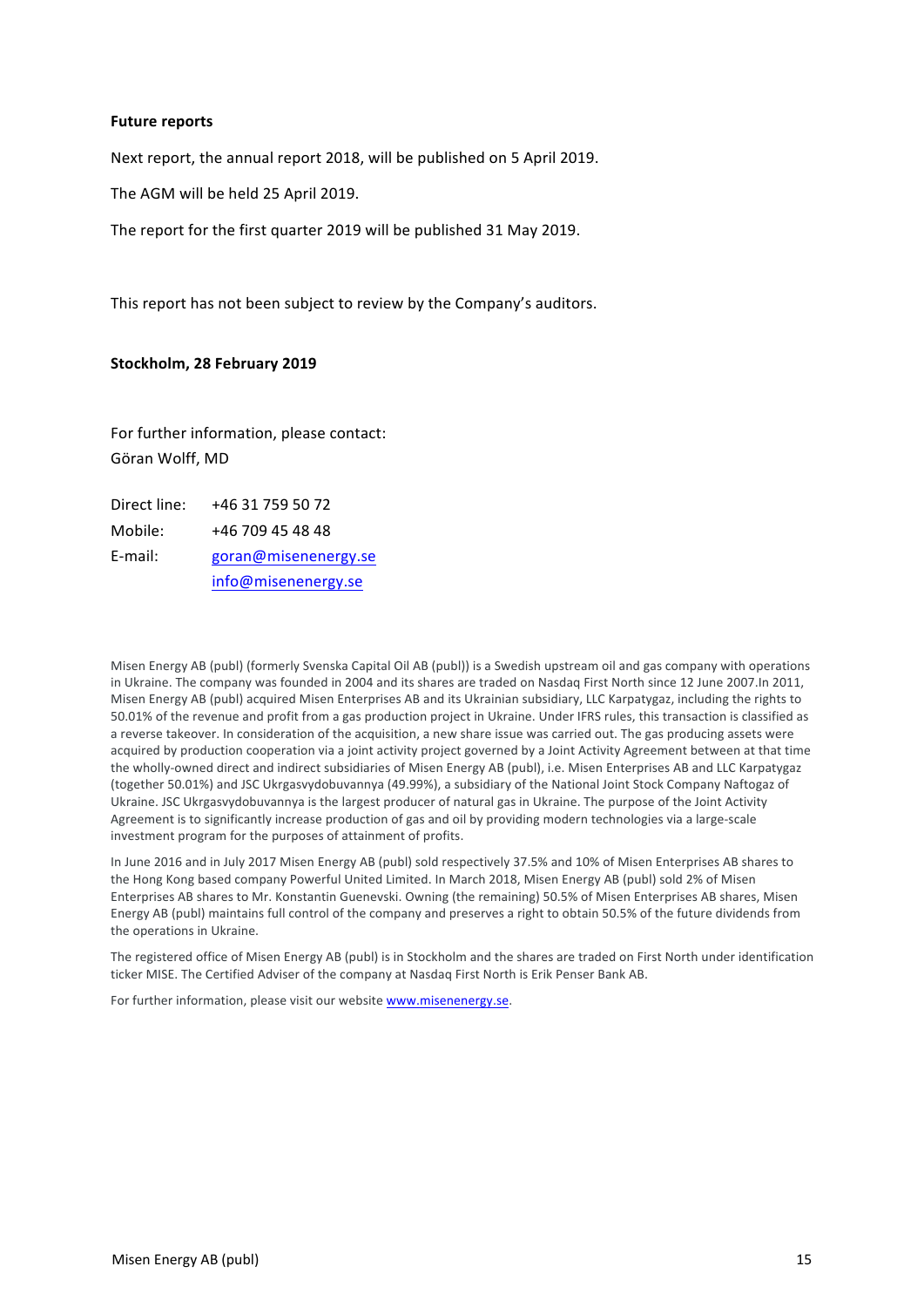#### **CONDENSED INCOME STATEMENT-THE GROUP**

|                                                                       | 1 Oct - 31 dec | 1 Oct - 31 dec | 1 Jan - 31 Dec | 1 Jan - 31 Dec |
|-----------------------------------------------------------------------|----------------|----------------|----------------|----------------|
|                                                                       | 2018           | 2017           | 2018           | 2017           |
| All amounts in KSEK                                                   | 3 months       | 3 months       | 12 months      | 12 months      |
| <b>Operating revenue</b>                                              |                |                |                |                |
| Net sales                                                             | 11             | 7,082          | 297            | 7,938          |
| Other operating income                                                | 7,887          | 5,996          | 13,490         | 27,611         |
|                                                                       | 7,898          | 13,078         | 13,787         | 35,549         |
|                                                                       |                |                |                |                |
| <b>Operating expenses</b>                                             |                |                |                |                |
| Other external expenses                                               | $-5,244$       | $-18,079$      | $-17,727$      | $-63,598$      |
| Personnel expenses                                                    | $-164$         | $-3,104$       | $-6,207$       | $-11,131$      |
| Depreciation and amortisation of tangible and intangible fixed assets | $-47$          | $-4,507$       | $-71$          | $-28,562$      |
| Other operating cost                                                  | $-50$          | $-10,844$      | $-50$          | $-19,718$      |
| Result from deconsolidation                                           |                | -984,069       | $\overline{a}$ | -984,069       |
|                                                                       | $-5,505$       | $-1,020,603$   | $-24,055$      | $-1,107,078$   |
| <b>Operating income/loss</b>                                          | 2,393          | $-1,007,525$   | $-10,268$      | $-1,071,529$   |
| <b>Financial items</b>                                                | $-4,412$       | $-5,178$       | $-6,590$       | -262           |
|                                                                       |                |                |                |                |
| Profit/loss after financial items                                     | $-2,019$       | $-1,012,703$   | $-16,858$      | $-1,071,791$   |
| Taxes for the period                                                  | $\mathbf 0$    | $-1,568$       | 0              | -427           |
| Profit for the period                                                 | $-2,019$       | $-1,014,271$   | $-16,858$      | $-1,072,218$   |
| Profit is attributable to:                                            |                |                |                |                |
| Owners of Misen Energy AB (publ)                                      | $-2,381$       | $-535,097$     | $-12,935$      | $-573,322$     |
| Non-contolling interests                                              | 362            | $-479,174$     | $-3,923$       | -498,896       |
|                                                                       | $-2,019$       | $-1,014,271$   | $-16,858$      | $-1,072,218$   |
|                                                                       |                |                |                |                |
| Statement of comprehensive income - The Group                         |                |                |                |                |
| Net profit for the period                                             | $-2,019$       | $-1,014,271$   | $-16,858$      | $-1,072,218$   |
| Other comprehensive income                                            |                |                |                |                |
| Items possible for later reclassification in income statement:        |                |                |                |                |
| <b>Translation differences</b>                                        | 74             | $-30,561$      | $-87$          | $-73,946$      |
| Reversed translatondifferencies                                       |                | 623,033        |                | 623,033        |
| Other comprehensive income for the period, net after taxes            | 74             | 592,472        | -87            | 549,087        |
| Total comprehensive income for the period                             | $-1,945$       | $-1,044,832$   | $-16,945$      | $-1,146,164$   |
| Total comprehensive income for the period is attributable to:         |                |                |                |                |
| Owners of Misen Energy AB (publ)                                      | $-2,343$       | $-224,166$     | $-12,980$      | $-286,901$     |
| Non-contolling interests                                              | 398            | $-197,633$     | $-3,965$       | $-236,230$     |
|                                                                       | $-1,945$       | $-421,799$     | $-16,945$      | $-523,131$     |
|                                                                       |                |                |                |                |

# Net earnings per share, attributable to the owners of Misen Energy AB's (publ) (in SEK per share)

| Net earnings for the period, before and after dilution | $-0.02$ | $-3.69$ | $-0.09$ | $-3.95$ |
|--------------------------------------------------------|---------|---------|---------|---------|
|                                                        |         |         |         |         |

Average number of shares for the period was 145,068,222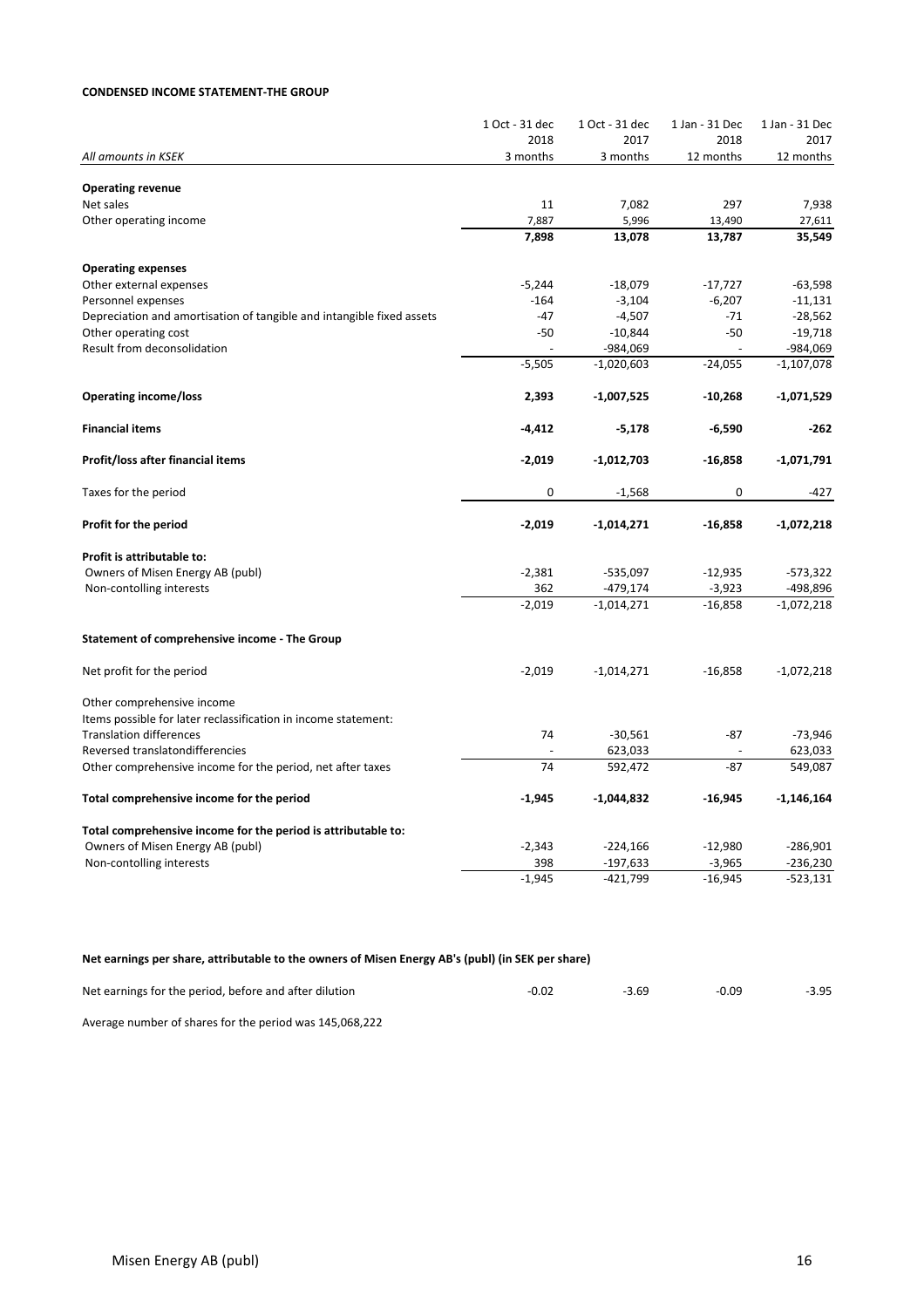# **CONDENSED BALANCE SHEET-THE GROUP**

| All amounts in KSEK                                     | 31 Dec 2018  | 31 Dec 2017  |
|---------------------------------------------------------|--------------|--------------|
| <b>ASSETS</b>                                           |              |              |
| <b>Non-current assets</b>                               |              |              |
| Intangible fixed assets                                 | $\mathbf{1}$ | $\mathbf{1}$ |
| Tangible fixed assets                                   | 295          | $\mathsf 3$  |
| <b>Total non-current assets</b>                         | 296          | 4            |
| <b>Current assets</b>                                   |              |              |
| Stock                                                   | 95           |              |
| Accounts receivable                                     | 8,384        | 397          |
| Other receivables                                       | 2,834        | 2,943        |
| Prepaid expenses and accrued income                     | 351          | 355          |
| <b>Total current assets</b>                             | 11,664       | 3,695        |
| <b>Cash and bank balances</b>                           | 42           | 2,181        |
| <b>Total current assets</b>                             | 11,706       | 5,876        |
| <b>TOTAL ASSETS</b>                                     | 12,002       | 5,880        |
| All amounts in KSEK                                     | 31 Dec 2018  | 31 Dec 2017  |
| <b>EQUITY AND LIABILITIES</b>                           |              |              |
| Equity attributable to owners of Misen Energy AB (publ) | $-27,244$    | 8,659        |
| Non-controlling interests                               | 482          | $-28,604$    |
| <b>Total equity</b>                                     | $-26,762$    | $-19,945$    |
| <b>Current liabilities</b>                              |              |              |
| Accounts payable                                        | 15,438       | 21,603       |
| Short-term loans                                        | 8,681        |              |
| Other short-term debt                                   | 2,480        | 781          |
| Accrued expenses and deferred income                    | 12,165       | 3,441        |
| <b>Total current liabilities</b>                        | 38,764       | 25,825       |
| <b>TOTAL EQUITY AND LIABILITIES</b>                     | 12,002       | 5,880        |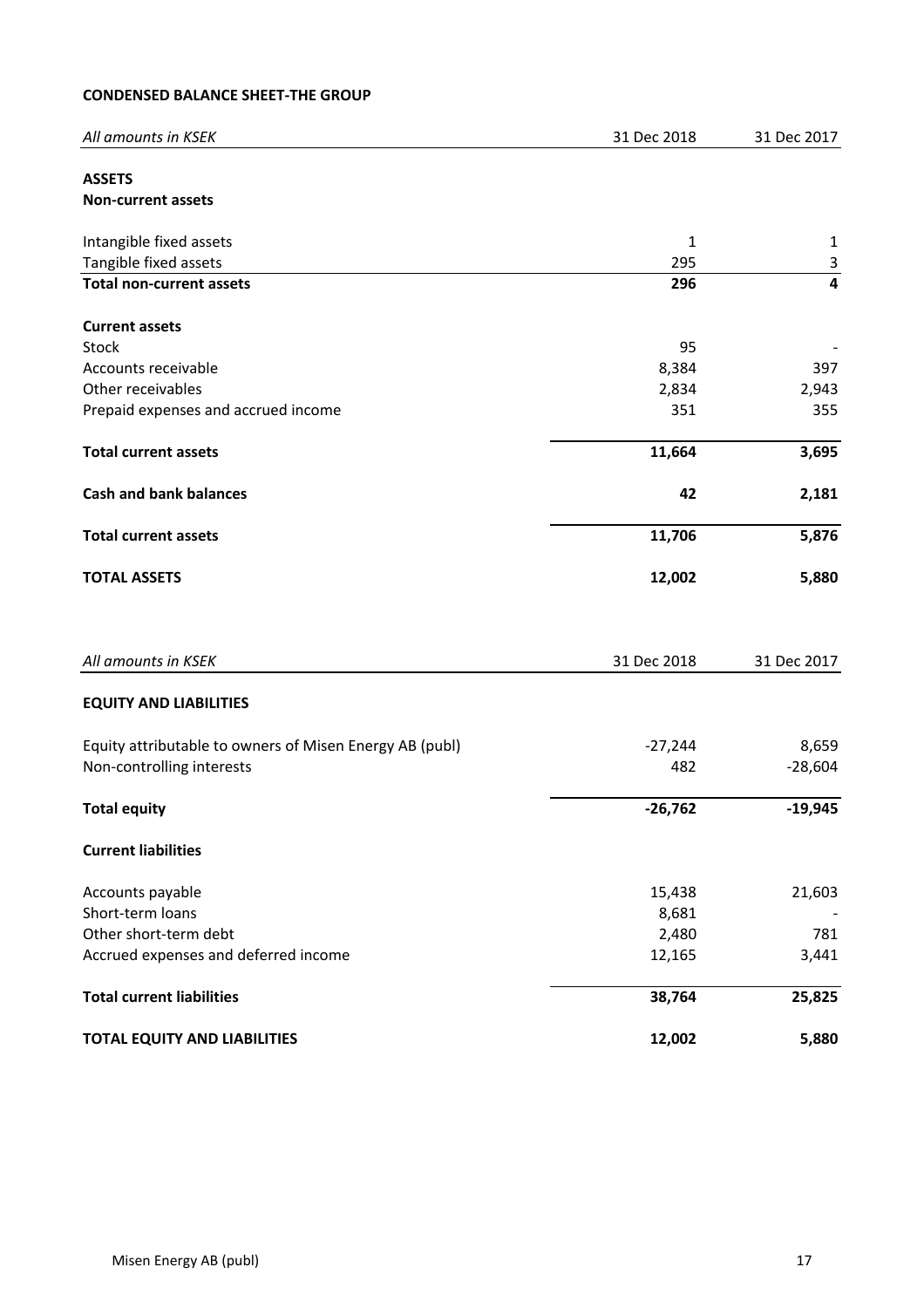#### **CONDENSED STATEMENT OF CHANGES IN EQUITY - THE GROUP**

|                                                   | Attributable to owners of Misen Energy AB (publ) |              |                |                 |            |             |                     |
|---------------------------------------------------|--------------------------------------------------|--------------|----------------|-----------------|------------|-------------|---------------------|
|                                                   | Share capital                                    | Other equity | Other reserves | <b>Retained</b> | Total      | Non-        | <b>Total equity</b> |
|                                                   |                                                  |              |                | earnings        |            | controlling |                     |
| All amounts in KSFK                               |                                                  |              |                |                 |            | interests   |                     |
| Equity brought forward 2017-01-01                 | 290,136                                          | $-274,435$   | $-549,324$     | 830,544         | 296,921    | 167,637     | 464,558             |
| Net result                                        |                                                  |              |                |                 |            |             |                     |
| Net result of the period Jan-Dec 2017             | 0                                                | 0            | 0              | $-573,232$      | $-573,232$ | -498,986    | $-1,072,218$        |
| Other comprehensive income                        |                                                  |              |                |                 |            |             |                     |
| Reversed translationsdifferencies                 |                                                  |              | 589,848        | $-262,755$      | 327,093    | 295,941     | 623,034             |
| <b>Translation difference</b>                     | 0                                                | 0            | $-40,761$      | U               | $-40,761$  | $-33,185$   | -73,946             |
| <b>Total comprehensive income</b>                 | 0                                                | 0            | 549,087        | $-835,987$      | -286,900   | -236,230    | -523,130            |
| Transactions with non-contolling interests        |                                                  |              |                |                 |            |             |                     |
| Sale of shares in subsidiary                      | 0                                                | 0            | 0              | $-1,362$        | $-1,362$   | 39,990      | 38,628              |
| Total transactions with non-controlling interests | 0                                                | 0            | 0              | $-1,362$        | $-1,362$   | 39,990      | 38,628              |
| Equity brought forward 2017-12-31                 | 290,136                                          | $-274,435$   | $-237$         | $-6,805$        | 8,659      | $-28,604$   | $-19,945$           |
| Equity brought forward 2018-01-01                 | 290,136                                          | -274,435     | $-237$         | $-6,805$        | 8,659      | -28,604     | -19,945             |
| Net result of the period Jan - Dec 2018           | 0                                                | 0            | $-12,935$      | $-12,935$       | $-12,935$  | $-3,923$    | $-16,858$           |
| Other comprehensive income                        |                                                  |              |                |                 |            |             |                     |
| <b>Translation difference</b>                     | 0                                                | 0            | 0              | $-45$           | $-45$      | $-42$       | $-87$               |
| <b>Total comprehensive income</b>                 | 0                                                | 0            | 0              | $-12,980$       | $-12,980$  | $-3,965$    | $-16,945$           |
| Transactions with non-contolling interests        |                                                  |              |                |                 |            |             |                     |
| Sale of shares in subsidiary                      |                                                  | 0            | 0              | 11.348          | 11,348     | $-1,220$    | 10,128              |
| Other transactions with non-controlling interests | 0                                                | 0            | 0              | -34,271         | $-34,271$  | 34,271      |                     |
| Total transactions with non-controlling interests | O                                                | 0            | 0              | $-22,923$       | $-22,923$  | 33,051      | 10,128              |
| Equity brought forward 2018-12-31                 | 290.136                                          | -274,435     | $-237$         | $-42.708$       | $-27,244$  | 482         | $-26,762$           |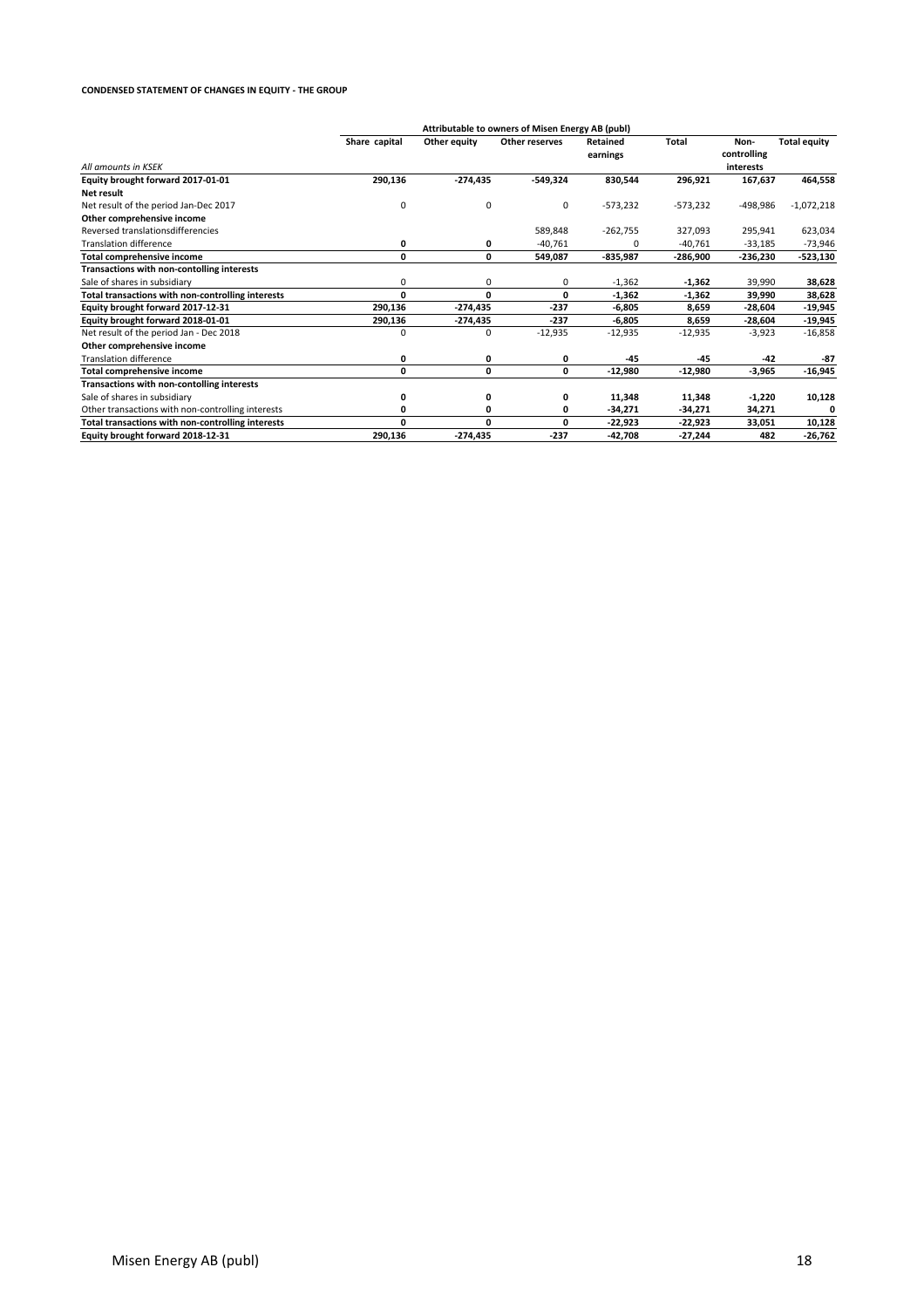|                                               | 1 Jan-31 Dec | 1 Jan-31 Dec |
|-----------------------------------------------|--------------|--------------|
|                                               | 2018         | 2017         |
| All amounts in KSEK                           | 12 months    | 12 months    |
| <b>Operating activities</b>                   |              |              |
| Operating income                              | $-10,268$    | $-1,071,529$ |
| Adjustment for non-cash items                 | $-8,373$     | 1,002,869    |
| Interest and dividends received               | 4            | 156          |
| Interest paid                                 | $-53$        | $-5,461$     |
| Income tax                                    | $-7$         | $-1,711$     |
| Cash flow from operating activities           |              |              |
| before working capital changes                | $-18,697$    | $-75,676$    |
| Decrease(+)/increase in stocks                | $-94$        | 103          |
| Decrease(+)/increase in receivables           | 857          | 2,065        |
| Decrease(-)/increase in short-term debts      | $-2,731$     | 33,298       |
| <b>Cash-flow from operating activities</b>    | $-20,665$    | $-40,210$    |
| <b>Investing activities</b>                   |              |              |
| Acquisition of tangible and intangible assets | $-536$       | $-7,654$     |
| Sale of tangible and intangible assets        | 247          | 583          |
| Sale of shares in subsidiary                  | 10,128       | 27,591       |
| Cash flow from investing activities           | 9,839        | 20,520       |
| <b>Financing activities</b>                   |              |              |
| Change in long-term debt (increase+)          | 8,681        | 9,598        |
| <b>Cash flow from financing activities</b>    | 8,681        | 9,598        |
|                                               |              |              |
| Cash flow for the period                      | $-2,145$     | $-10,092$    |
| Cash at the beginning of the period           | 2,181        | 12,498       |
| Exchange rate difference in cash              | 6            | $-225$       |
| Cash at the end of the period                 | 42           | 2,181        |

# **CONDENSED STATEMENT OF CASH FLOWS - THE GROUP**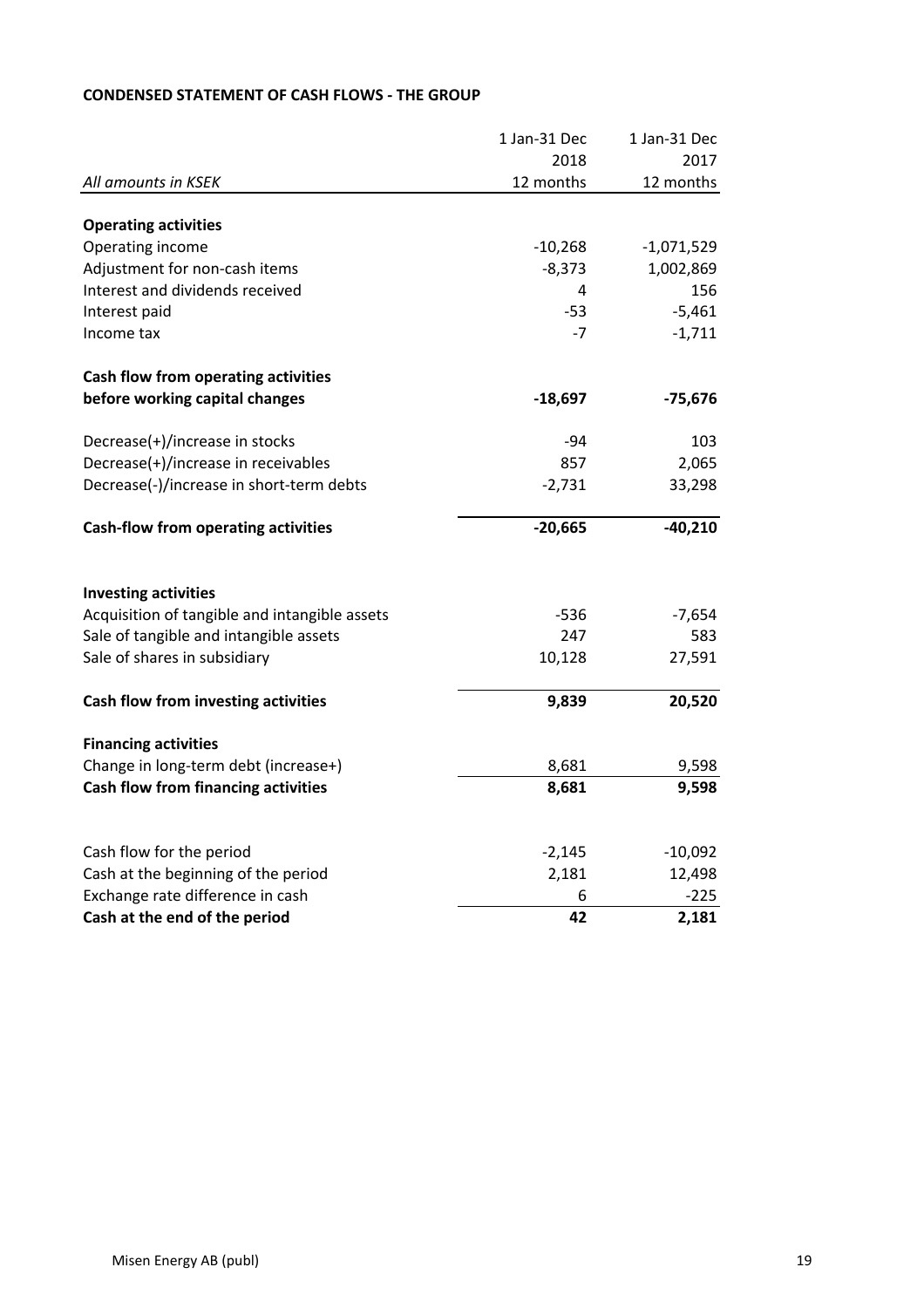# **CONDENSED INCOME STATEMENT - PARENT COMPANY**

|                                                    | 1 Oct - 31 Dec | 1 Oct - 31 Dec | 1 Jan-31 Dec | 1 Jan-31 Dec |
|----------------------------------------------------|----------------|----------------|--------------|--------------|
|                                                    | 2018           | 2017           | 2018         | 2017         |
| All amounts in KSEK                                | 3 months       | 3 months       | 12 months    | 12 months    |
|                                                    |                |                |              |              |
| <b>Operating revenue</b><br>Net sales              | 1,394          | 1,394          | 5,577        | 5,577        |
|                                                    | 1,394          | 1,394          | 5,577        | 5,577        |
| <b>Operating expenses</b>                          |                |                |              |              |
| Other external expenses                            | $-4,150$       | $-6,474$       | $-9,005$     | $-14,465$    |
| Personnel expenses                                 | $-279$         | $-1,547$       | $-5,897$     | $-6,146$     |
|                                                    | $-4,429$       | $-8,021$       | $-14,902$    | $-20,611$    |
| <b>Operating result</b>                            | $-3,035$       | $-6,627$       | $-9,325$     | $-15,034$    |
| Result from sale of subsidiary                     |                |                | 488          | $-9,562$     |
| Financial items net                                | 284            | 0              | 392          | $-1,441$     |
|                                                    | 284            | $\mathbf 0$    | 880          | $-11,003$    |
| Profit/loss after financial items                  | $-2,751$       | $-6,627$       | $-8,445$     | $-26,037$    |
| Taxes for the period                               |                |                |              |              |
| Net profit/loss                                    | $-2,751$       | $-6,627$       | $-8,445$     | $-26,037$    |
| Statement of comprehensive income - Parent company |                |                |              |              |
| Net loss for the period                            | $-2,751$       | $-6,627$       | $-8,445$     | $-26,037$    |
| Other comprehensive income                         |                |                |              |              |
| Total comprehensive income for the period          | $-2,751$       | $-6,627$       | $-8,445$     | $-26,037$    |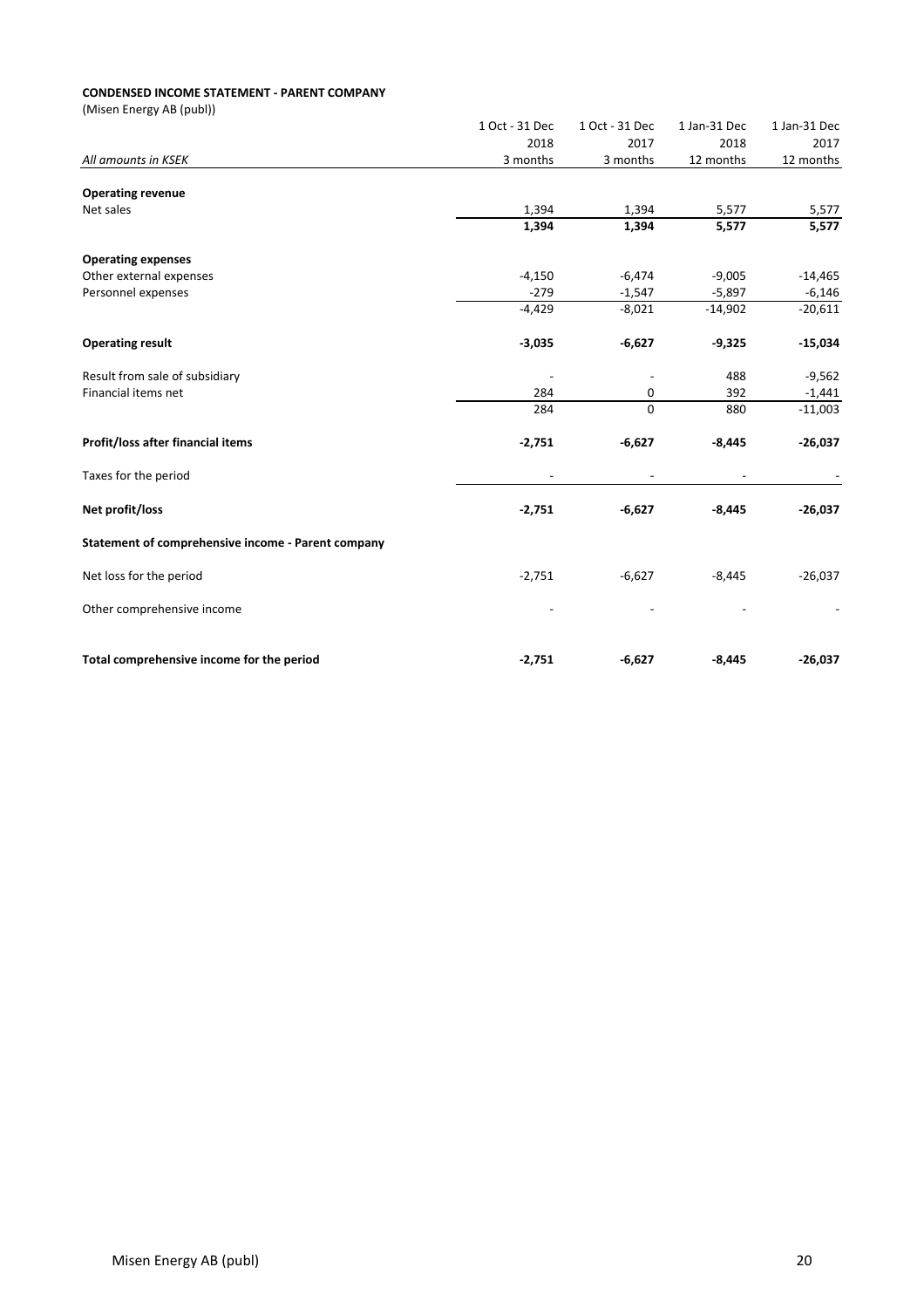# **CONDENSED BALANCE SHEET - PARENT COMPANY**

| All amounts in KSEK                      | 31 Dec 2018 | 31 Dec 2017 |
|------------------------------------------|-------------|-------------|
| <b>ASSETS</b>                            |             |             |
| <b>Non-current assets</b>                |             |             |
| <b>Financial fixed assets</b>            |             |             |
| Shares in subsidiaries                   | 313,359     | 252,997     |
| <b>Total financial fixed assets</b>      | 313,359     | 252,997     |
| <b>Total fixed assets</b>                | 313,359     | 252,997     |
| <b>Total non-current assets</b>          | 313,359     | 252,997     |
| <b>Current receivables</b>               |             |             |
| Other receivables                        | 1           | 177         |
| Short-term receivables subsidiaries      | 2,381       | 69,849      |
| Prepaid expenses and accrued income      | 339         | 354         |
|                                          | 2,721       | 70,380      |
| <b>Cash and bank balances</b>            | 35          | 1,644       |
|                                          |             |             |
| <b>Total current assets</b>              | 2,756       | 72,024      |
| <b>TOTAL ASSETS</b>                      | 316,115     | 325,021     |
| All amounts in KSEK                      | 31 Dec 2018 | 31 Dec 2017 |
| <b>EQUITY AND LIABILITIES</b>            |             |             |
| <b>Equity</b>                            |             |             |
| <b>Restricted equity</b>                 |             |             |
| Share capital                            | 290,136     | 290,136     |
| Statutory reserves                       | 345         | 345         |
|                                          | 290,481     | 290,481     |
| Non-restricted equity                    |             |             |
| Profit/Loss brought forward              | 3,588       | 29,627      |
| Profit/loss for the year                 | $-8,445$    | $-26,037$   |
|                                          | $-4,857$    | 3,590       |
| <b>Total equity</b>                      | 285,624     | 294,071     |
| <b>Non-current liabilities</b>           |             |             |
| Other long-term debts to group companies | 88          | 90          |
| <b>Total non-current liabilities</b>     | 88          | 90          |
| <b>Current liabilities</b>               |             |             |
| Accounts payable                         | 10,602      | 17,457      |
| Short-term loans                         | 8,681       |             |
| Other short-term liabilities             | 417         | 10,616      |
| Accrued expenses and deferred income     | 10,703      | 2,787       |
| <b>Total current liabilities</b>         | 30,403      | 30,860      |
| <b>TOTAL EQUITY AND LIABILITIES</b>      | 316,115     | 325,021     |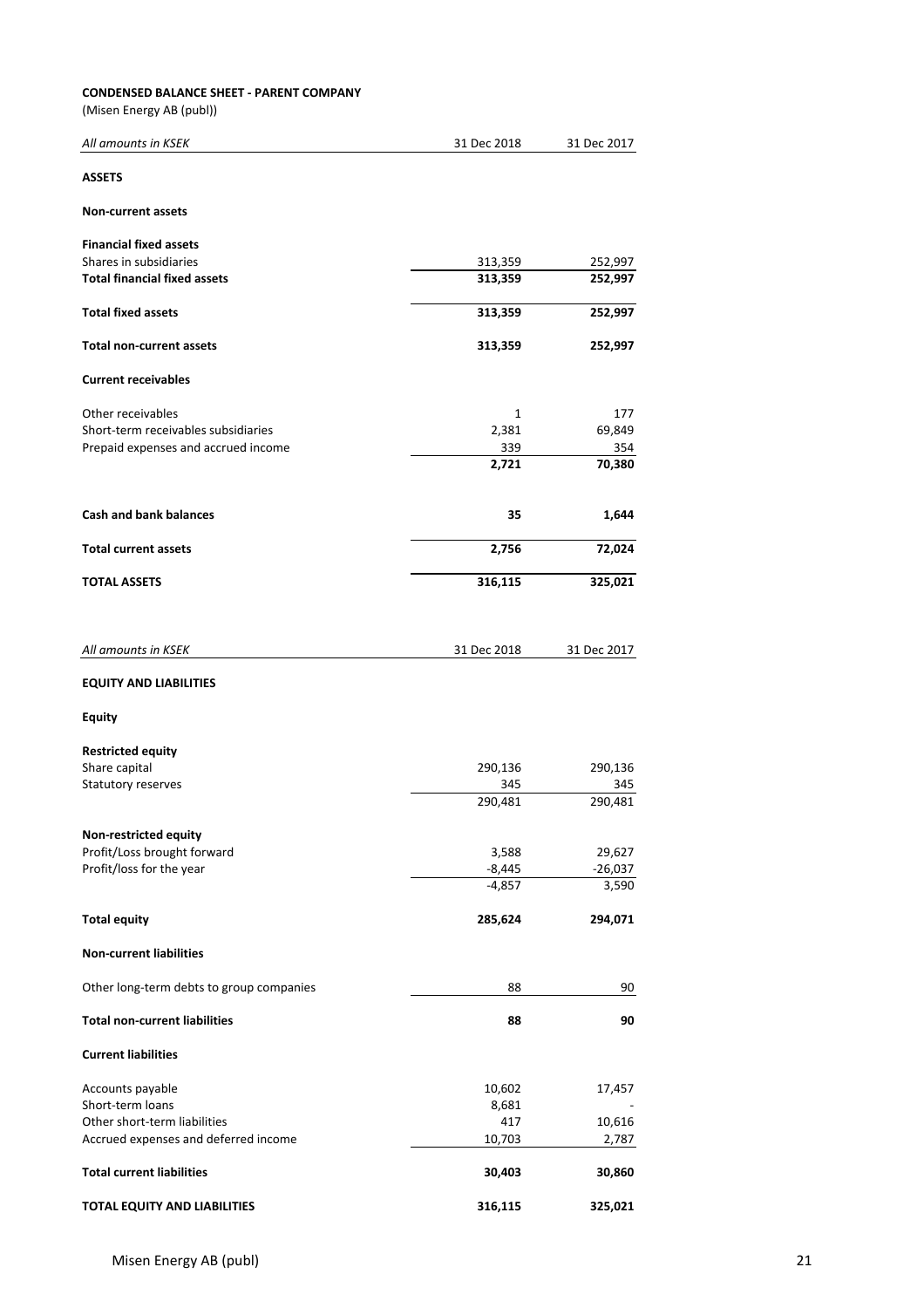# **CONDENSED STATEMENT OF CHANGES IN EQUITY - PARENT COMPANY**

|                                          |                          | <b>Share</b>             |         |            |                     |
|------------------------------------------|--------------------------|--------------------------|---------|------------|---------------------|
|                                          | <b>Share</b>             | <b>Statutory</b>         | Premium | Retained   |                     |
| All amounts in KSEK                      | capital                  | reserves                 | reserve | earnings   | <b>Total equity</b> |
| Equity brought forward 2017-01-01        | 290,136                  | 345                      | 714.285 | $-684,661$ | 320,105             |
| Net result                               |                          |                          |         |            |                     |
| Net result of the period Jan - Dec 2017  | ۰                        |                          |         | $-26.036$  | $-26,036$           |
| Total comprehensive income               | 0                        | 0                        | 0       | $-26.036$  | $-26,036$           |
| Equity brought forward 2017-12-31        | 290,136                  | 345                      | 714.285 | $-719.139$ | 285,624             |
| Net result                               |                          |                          |         |            |                     |
| Net result for the period Jan - Dec 2018 | ۰                        |                          |         | $-8.445$   | $-8,445$            |
| <b>Total comprehensive income</b>        | $\overline{\phantom{0}}$ | $\overline{\phantom{0}}$ |         | $-8.445$   | $-8,445$            |
| Equity brought forward 2018-12-31        | 290,136                  | 345                      | 714.285 | $-719.139$ | 285,624             |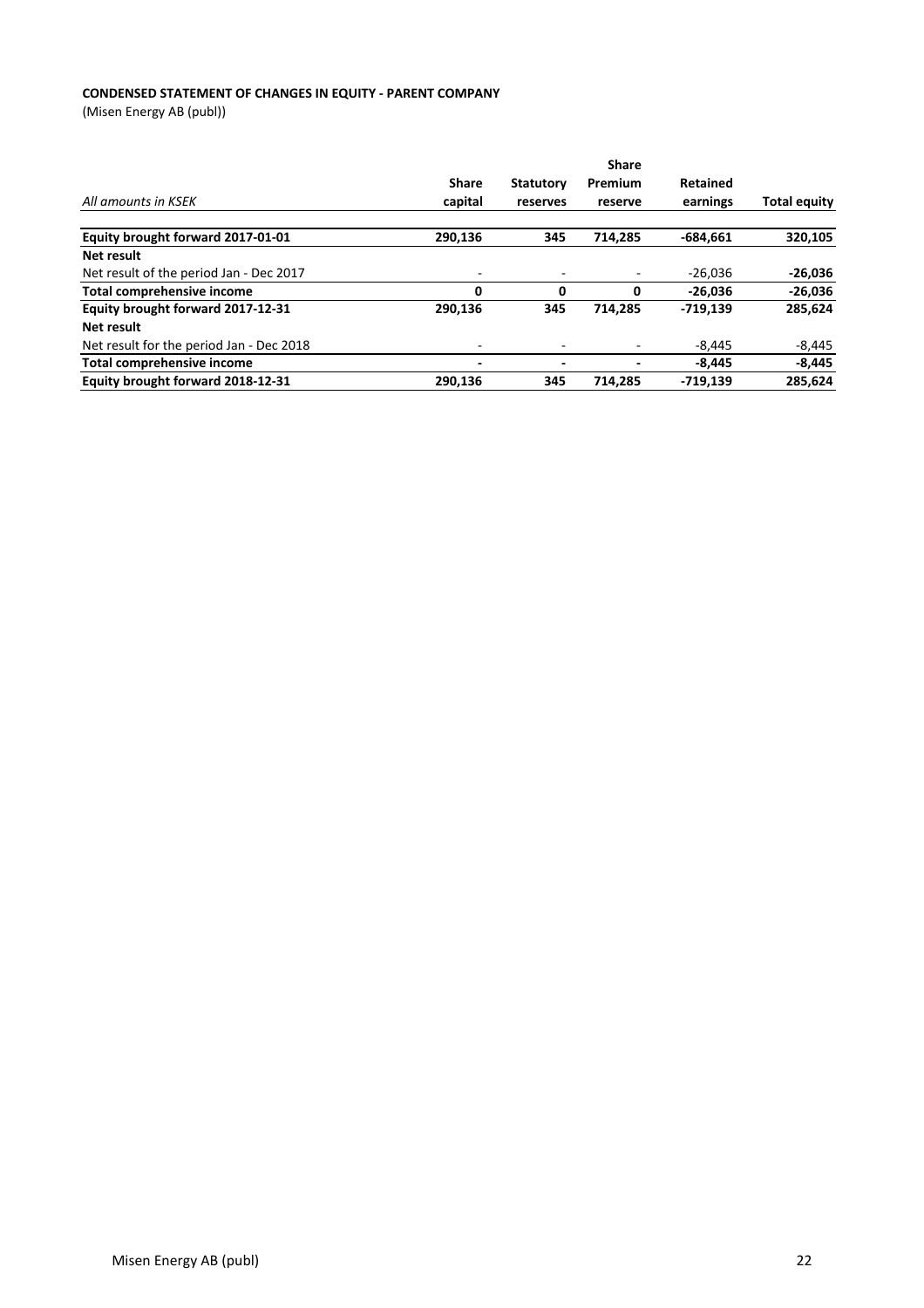# **CONDENSED STATEMENT OF CASH FLOWS - PARENT COMPANY**

|                                             | 1 Jan-31 Dec | 1 Jan-31 Dec |  |
|---------------------------------------------|--------------|--------------|--|
|                                             | 2018         | 2017         |  |
| All amounts in KSEK                         | 9 months     | 12 months    |  |
| <b>Operating activities</b>                 |              |              |  |
| Operating income                            | $-9,325$     | $-15,034$    |  |
| Interest paid                               | -53          | $-2$         |  |
| Cash flow from operating activities         |              |              |  |
| before working capital changes              | $-9,378$     | $-15,036$    |  |
|                                             |              |              |  |
| Decrease(+)/increase in receivables         | $-1,898$     | $-52,745$    |  |
| Decrease(-)/increase in accounts payable    | $-6,855$     | 16,727       |  |
| Decrease(-)/increase(+) in short term debts | $-2,287$     | 8,476        |  |
| Cash flow from operating activities         | $-20,418$    | $-42,578$    |  |
| <b>Investment activities</b>                |              |              |  |
| Sale of shares in subsidiary                | 10,128       | 27,590       |  |
| Cash flow from investing activities         | 10,128       | 27,590       |  |
| <b>Financing activities</b>                 |              |              |  |
| Change in long-term debt                    | 8,681        | 9,598        |  |
| <b>Cash flow from financing activities</b>  | 8,681        | 9,598        |  |
| Cash flow for the period                    | $-1,609$     | $-5,390$     |  |
|                                             |              |              |  |
| Cash at the beginning of the period         | 1,644        | 7,034        |  |
| Cash at the end of the period               | 35           | 1,644        |  |